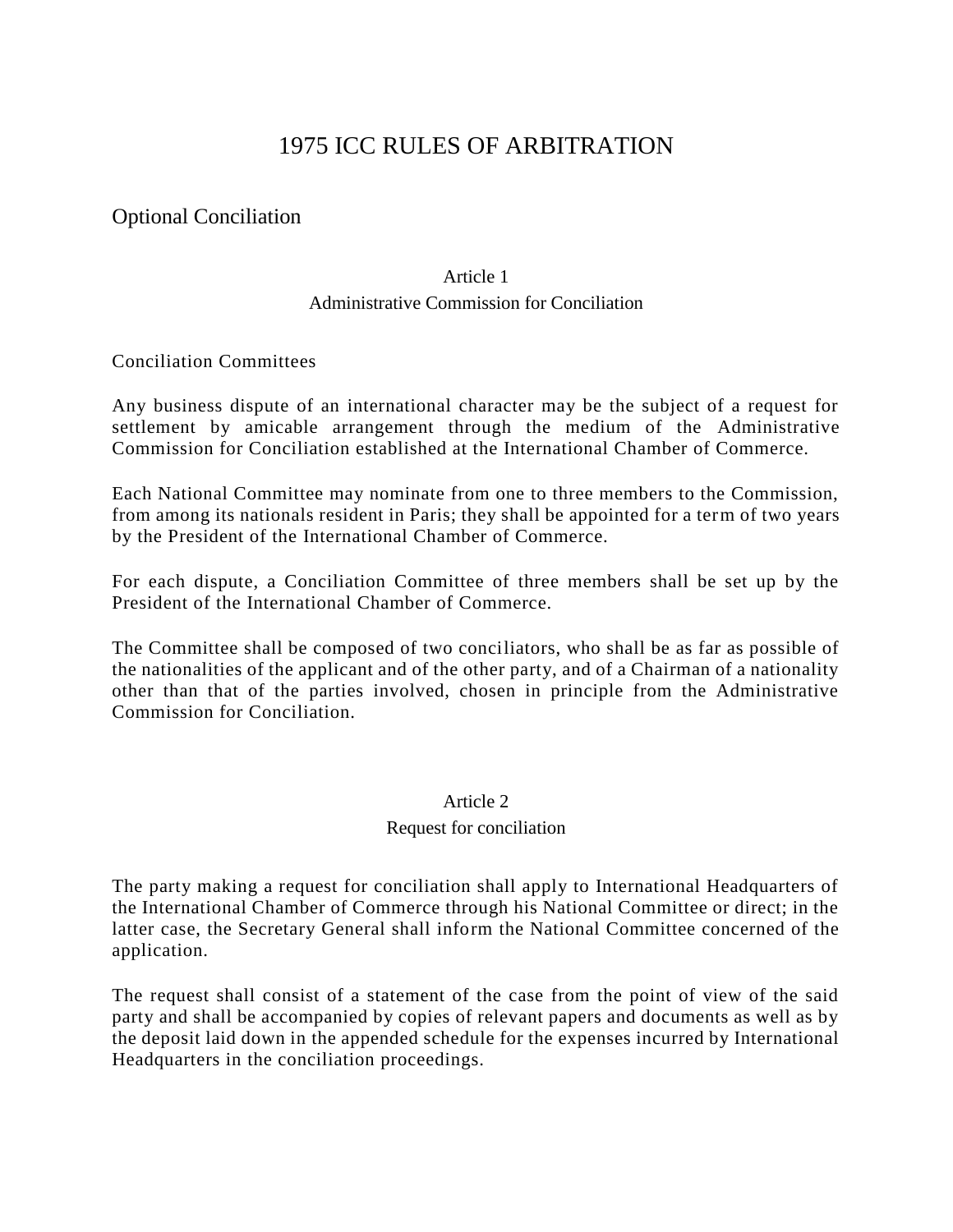# Action taken by Conciliation Committee

Upon receipt of any such request and of the relevant papers and documents and of the deposit, the Secretary General of the International Chamber of Commerce shall inform the other party or parties to the dispute direct or through his or their National Committee or Committees and shall invite him or them to accept an attempt at conciliation and in that event to submit to the Conciliation Committee a statement of the case in writing with copies of relevant papers and documents as well as the deposit laid down in the appended schedule for expenses incurred by International Headquarters in the conciliation proceedings.

The Committee shall acquaint itself with the details of the case and procure any information required for this purpose by communicating with the parties to the dispute direct or through their National Committees and shall hear the parties if possible.

The parties may appear in person before the Committee or be represented by duly accredited agents. They may also be assisted by counsel or solicitors.

# Article 4

# Terms of settlement

After having examined the case and having heard the parties if possible, the Conciliation Committee shall submit terms of settlement to the parties.

Should a settlement result, the Conciliation Committee shall draw up and sign a record of the settlement.

When the parties do not appear in person or are not represented by duly accredited agents, the Committee shall communicate the terms of settlement to the Chairmen of the National Committees concerned and shall request them to endeavour to persuade the parties to accept the settlement proposed by the Committee.

# Article 5 Rights of the parties failing settlement

Should a settlement not result, the parties shall be at liberty to refer their dispute to arbitration or to bring an action at law should they so desire, unless they are bound by an arbitration clause.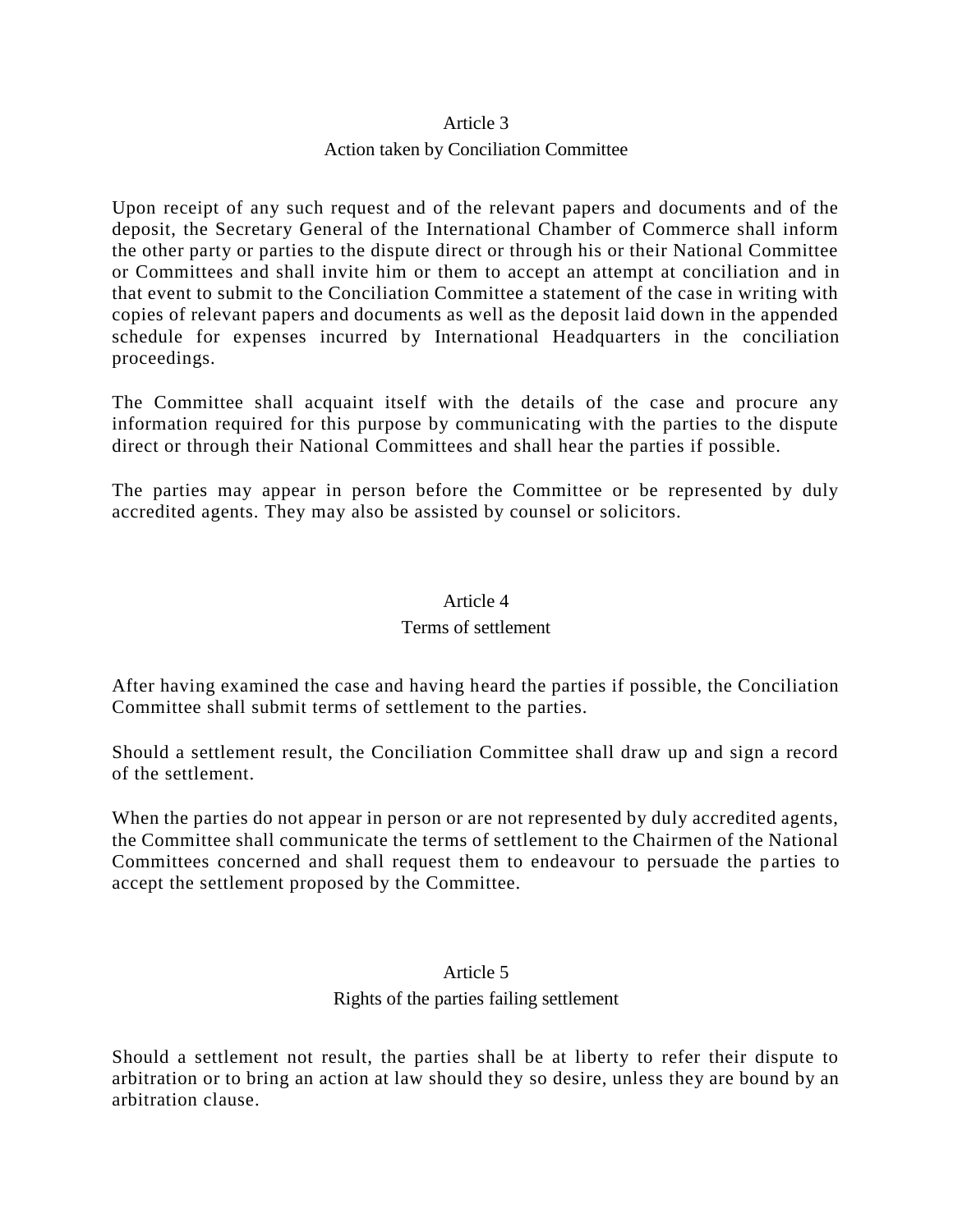Nothing that has transpired in connection with the proceedings before the Conciliation Commission shall in any way affect the legal rights of any of the parties to the dispute whether in an arbitration or in a Court of law.

No person having sat on a Conciliation Committee for the settlement of a dispute may be appointed arbitrator for the same dispute.

# Arbitration

# Article 1

# Court of Arbitration

The Court of Arbitration of the International Chamber of Commerce is the international arbitration body attached to the International Chamber of Commerce. Members of the Court are appointed by the Council of the International Chamber of Commerce. The function of the Court is to provide for the settlement by arbitration of business disputes of an international character in accordance with these Rules.

In principle, the Court meets once a month. It draws up its own internal regulations.

The Chairman of the Court of Arbitration or his deputy shall have power to take urgent decisions on behalf of the Court, provided that any such decision shall be reported to the Court at its next session.

The Court may, in the manner provided for in its internal regulations, delegate to one or more groups of its members the power to take certain decisions provided that any such decision shall be reported to the Court at its next session.

The Secretariat of the Court of Arbitration shall be at the Headquarters of the International Chamber of Commerce.

# Article 2

# Choice of arbitrators

The Court of Arbitration does not itself settle disputes. Insofar as the parties shall not have provided otherwise, it appoints, or confirms the appointments of, arbitrators in accordance with the provisions of this Article. In making or confirming such appointment, the Court shall have regard to the proposed arbitrator's nationality, residence and other relationships with the countries of which the parties or the other arbitrators are nationals.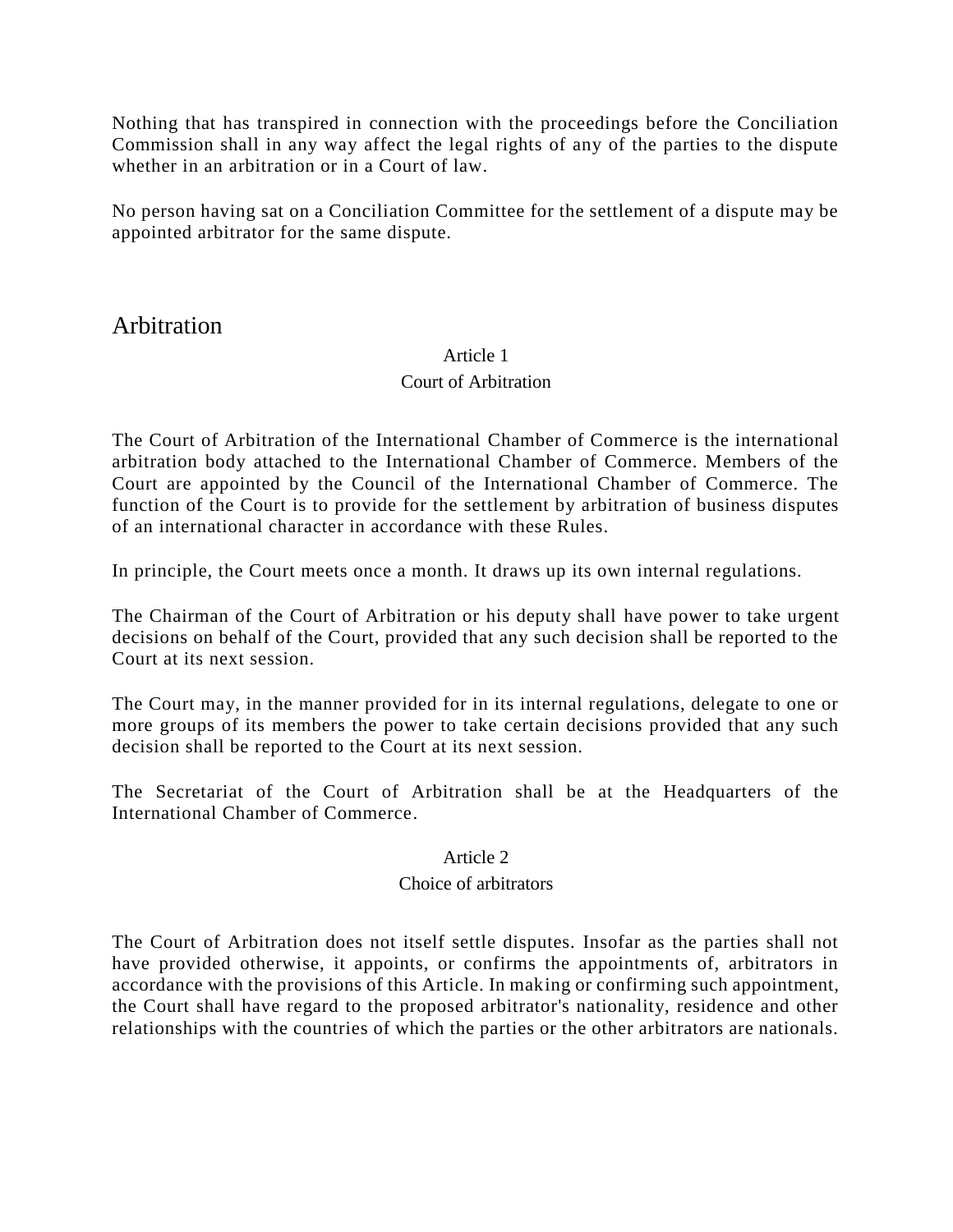The disputes may be settled by a sole arbitrator or by three arbitrators. In the following Articles the word "arbitrator" denotes a single arbitrator or three arbitrators as the case may be.

Where the parties have agreed that the disputes shall be settled by a sole arbitrator, they may, by agreement, nominate him for confirmation by the Court. If the parties fail so to nominate a sole arbitrator within 30 days from the date when the Claimant's Request for Arbitration has been communicated to the other party, the sole arbitrator shall be appointed by the Court.

Where the dispute is to be referred to three arbitrators, each party shall nominate in the Request for Arbitration and the Answer thereto respectively one arbitrator for confirmation by the Court. Such person shall be independent of the party nominating him. If a party fails to nominate an arbitrator, the appointment shall be made by the Court.

The third arbitrator, who will act as chairman of the arbitral tribunal, shall be appointed by the Court, unless the parties have provided that the arbitrators nominated by them shall agree on the third arbitrator within a fixed time limit. In such a case the Court shall confirm the appointment of such third arbitrator. Should the two arbitrators fail, within the time limit fixed by the parties or the Court, to reach agreement on the third arbitrator, he shall be appointed by the Court.

Where the parties have not agreed upon the number of arbitrators, the Court shall appoint a sole arbitrator, save where it appears to the Court that the dispute is such as to warrant the appointment of three arbitrators. In such a case the parties shall each have a period of 15 days within which to nominate an arbitrator.

Where the Court is to appoint a sole arbitrator or the chairman of an arbitral tribunal, it shall choose a National Committee of the International Chamber of Commerce from which it shall request a proposal. The sole arbitrator or the chairman of an arbitral tribunal shall be chosen from a country other than those of which the parties are nationals. However, in suitable circumstances and provided that neither of the parties objects, the sole arbitrator or the chairman of the arbitral tribunal may be chosen from a country of which any one of the parties is a national.

Where the Court appoints an arbitrator on behalf of a party which has failed so to do, it shall request a proposal from the National Committee of the country of which that party is a national. If the country of which such party is a national has no National Committe e, the Court is at liberty to choose any person whom it regards as suitable.

Should an arbitrator be challenged by one of the parties, the Court, as sole judge of the grounds of challenge, shall make a decision which shall be final.

If an arbitrator dies or is prevented from carrying out his functions or has to resign consequent upon a challenge or for any other reason, or if the Court, after having considered the arbitrator's observations, decides that the arbitrator is not fulfilling his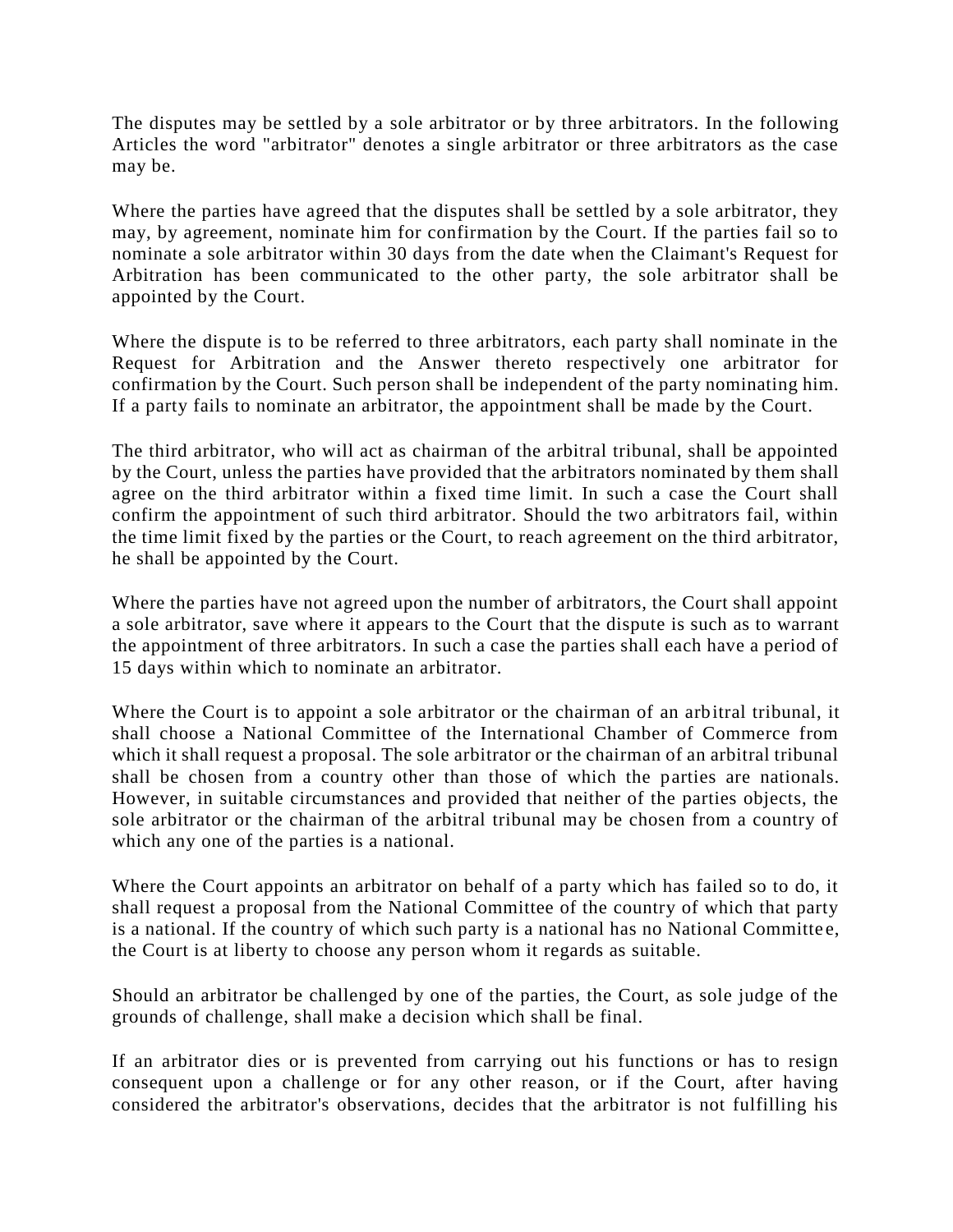functions in accordance with the Rules or within the prescribed time limits, he shall be replaced. In all such cases the procedure indicated in the preceding paragraphs 3, 4 and 6 shall be followed.

### Article 3

### Request for arbitration

A party wishing to have recourse to arbitration by the International Chamber of Commerce shall submit its Request for arbitration to the Secretariat of the Court, through its National Committee or directly. In this latter case the Secretariat shall bring the Request to the notice of the National Committee concerned.

The date when the Request is received by the Secretariat of the Court shall, for all purposes, be deemed to be the date of commencement of the arbitral proceedings.

2. The Request for arbitration shall inter alia contain the following information:

a) names in full, description, and addresses of the parties,

b) a statement of the Claimant's case,

the relevant agreements, and in particular the agreement to arbitrate, and such documentation or information as will serve clearly to establish the circumstances of the case,

all relevant particulars concerning the number of arbitrators and their choice in accordance with the provisions of Article 2 above.

The Secretariat shall send a copy of the Request and the documents annexed thereto to the Defendant for his Answer.

#### Article 4

# Answer to the request

The Defendant shall within 30 days from the receipt of the documents referred to in paragraph 3 of Article 3 comment on the proposals made concerning the number of arbitrators and their choice and, where appropriate, nominate an arbitrator. He shall at the same time set out his defence and supply relevant documents. In exceptional circumstances the Defendant may apply to the Secretariat for an extension of time for the filing of his defence and his documents. The application must, however, include the Defendant's comments on the proposals made with regard to the number of arbitrators and their choice and also, where appropriate, the nomination of an arbitrator. If the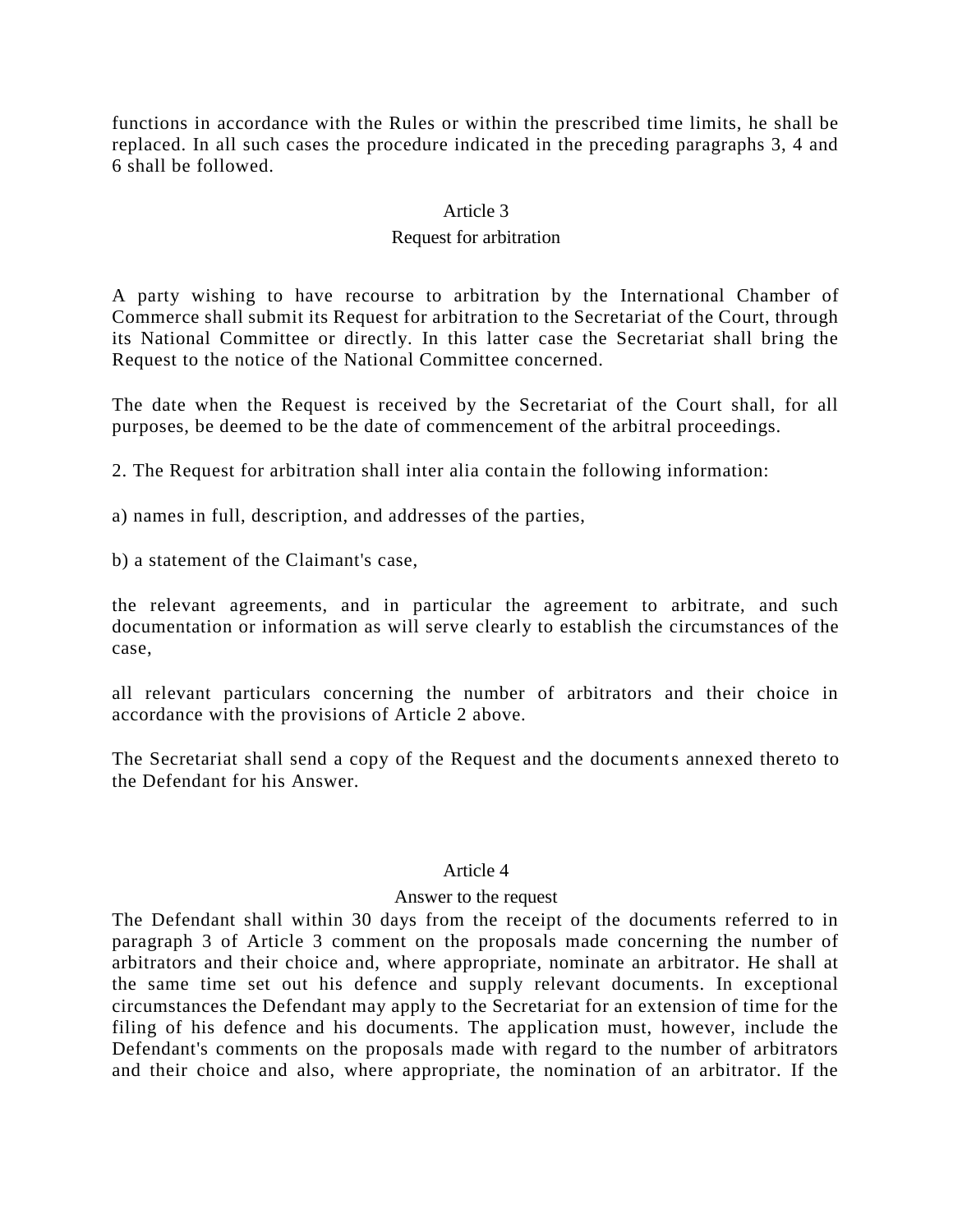Defendant fails so to do, the Secretariat shall report to the Court, which shall proceed with the arbitration in accordance with these Rules.

A copy of the Answer and of the documents annexed thereto, if any, shall be communicated to the Claimant for his information.

### Article 5

#### Counterclaim

If the Defendant wishes to make a counterclaim, he shall file the same with the Secretariat, at the same time as his Answer as provided for in Article 4.

It shall be open to the Claimant to file a Reply with the Secretariat within 30 days from the date when the counterclaim was communicated to him.

# Article 6

#### Pleadings and written statements, notifications or communications

All pleadings and written statements submitted by the parties, as well as all documents annexed thereto, shall be supplied in a number of copies sufficient to provide one copy for each party, plus one for each arbitrator, and one for the Secretariat.

All notifications or communications from the Secretariat and the arbitrator shall be validly made if they are delivered against receipt or forwarded by registered post to the address or last known address of the party for whom the same are intended as notified by the party in question or by the other party as appropriate.

Notification or communication shall be deemed to have been effected on the day when it was received, or should, if made in accordance with the preceding paragraph, have been received by the party itself or by its representative.

#### Article 7

#### Absence of agreement to arbitrate

Where there is no prima facie agreement between the parties to arbitrate or where there is an agreement but it does not specify the International Chamber of Commerce, and if the Defendant does not file an Answer within the period of 30 days provided by paragraph 1 of Article 4 or refuses arbitration by the International Chamber of Commerce, the Claimant shall be informed that the arbitration cannot proceed.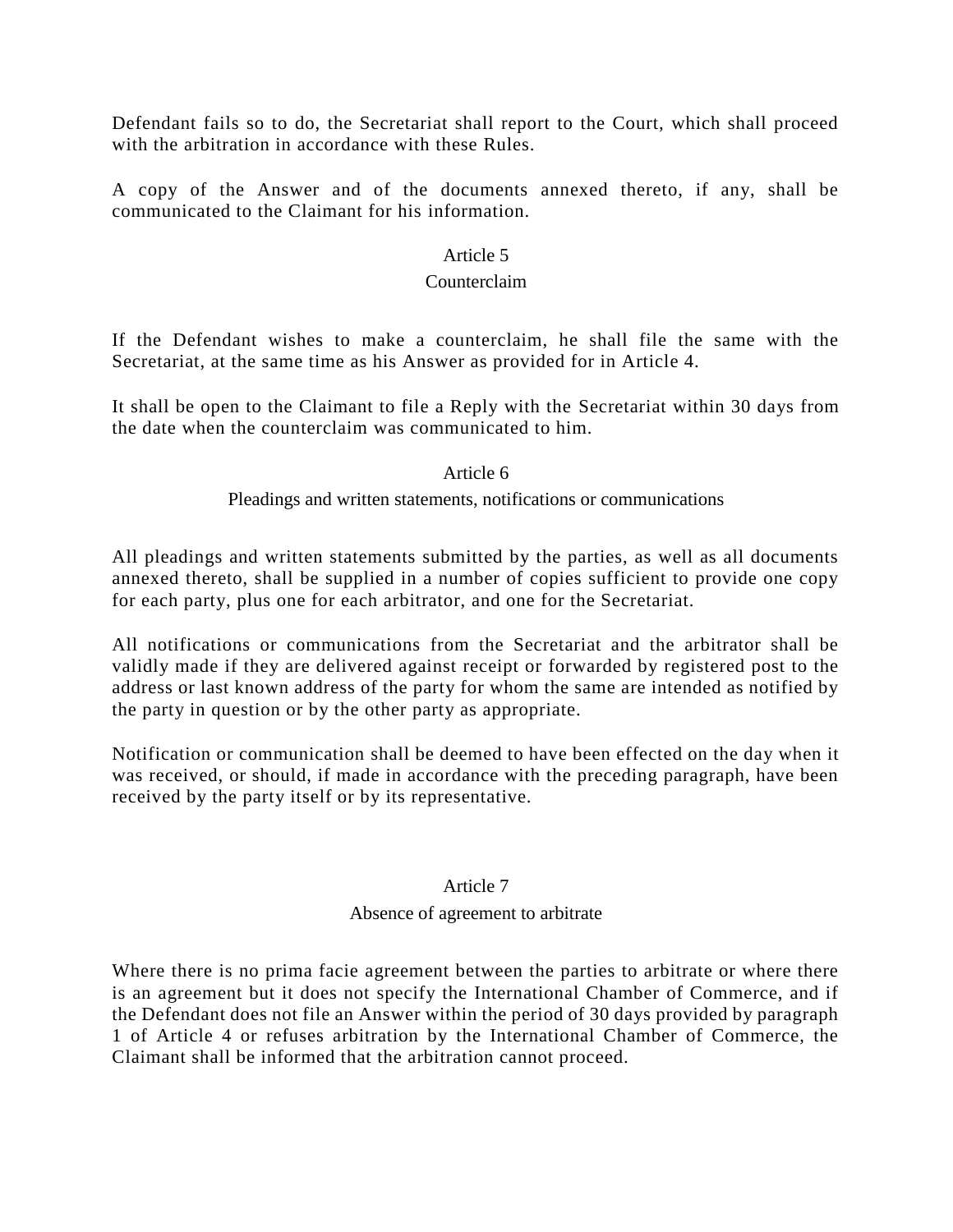# Effect of the agreement to arbitrate

Where the parties have agreed to submit to arbitration by the International Chamber of Commerce, they shall be deemed thereby to have submitted ipso facto to the present Rules.

If one of the parties refuses or fails to take part in the arbitration, the arbitration shall proceed notwithstanding such refusal or failure.

Should one of the parties raise one or more pleas concerning the existence or validity of the agreement to arbitrate, and should the Court be satisfied of the prima facie existence of such an agreement, the Court may, without prejudice to the admissibility or merits of the plea or pleas, decide that the arbitration shall proceed. In such a case any decision as to the arbitrator's jurisdiction shall be taken by the arbitrator himself.

Unless otherwise provided, the arbitrator shall not cease to have jurisdiction by reason of any claim that the contract is null and void or allegation that it is inexistent provided that he upholds the validity of the agreement to arbitrate. He shall continue to have jurisdiction, even though the contract itself may be inexistent or null and void, to determine the respective rights of the parties and to adjudicate upon their claims and pleas.

Before the file is transmitted to the arbitrator, and in exceptional circumstances even thereafter, the parties shall be at liberty to apply to any competent judicial authority for interim or conservatory measures, and they shall not by so doing be held to infringe the agreement to arbitrate or to affect the relevant powers reserved to the arbitrator.

Any such application and any measures taken by the judicial authority must be notified without delay to the Secretariat of the Court of Arbitration. The Secretariat shall inform the arbitrator thereof.

# Article 9

# Deposit to cover costs of arbitration

The Court shall fix the amount of the deposit in a sum likely to cover the costs of arbitration of the claims which have been referred to it.

Where, apart from the principal claim, one or more counterclaims are submitted, the Court may fix separate deposits for the principal claim and the counterclaim or counterclaims.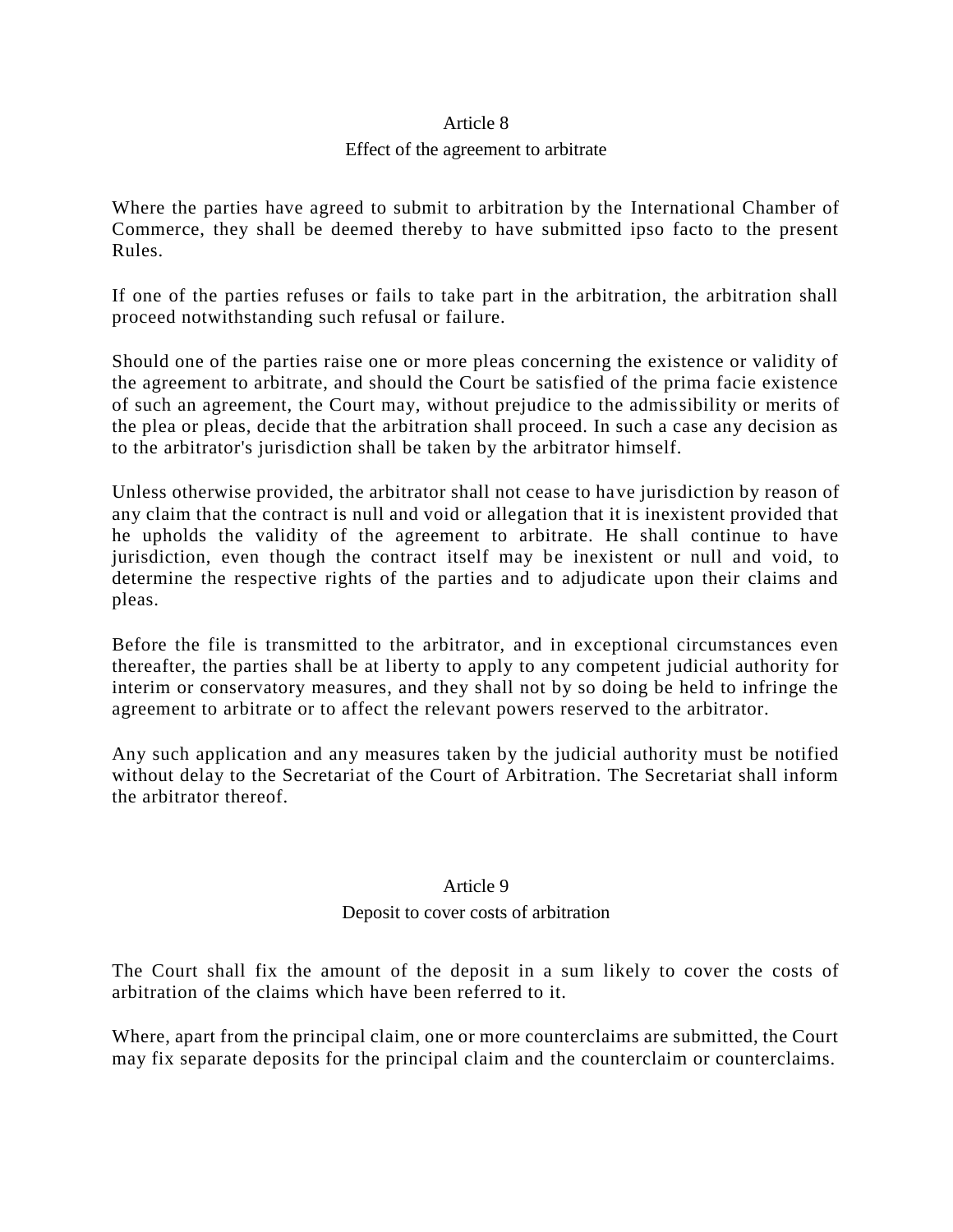As a general rule, the deposits shall be paid in equal shares by the Claimant or Claimants and the Defendant or Defendants. However, any one party shall be free to pay the whole deposit in respect of the claim or the counterclaim should the other party fail to pay a share.

The Secretariat may make the transmission of the file to the arbitrator conditional upon the payment by the parties or one of them of the whole or part of the deposit to the International Chamber of Commerce.

When the Terms of Reference are communicated to the Court in accordance with the provisions of Article 13, the Court shall verify whether the requests for deposit have been complied with.

The Terms of Reference shall only become operative and the arbitrator shall only proceed in respect of those claims for which the deposit has been duly paid to the International Chamber of Commerce.

# Article 10

#### Transmission of the file to the arbitrator

Subject to the provisions of Article 9, the Secretariat shall transmit the file to the arbitrator as soon as it has received the Defendant's Answer to the Request for Arbitration, at the latest upon the expiry of the time limits fixed in Articles 4 and 5 above for the filing of these documents.

# Article 11

# Rules governing the proceedings

The rules governing the proceedings before the arbitrator shall be those resulting from these Rules and, where these Rules are silent, any rules which the parties (or, failing them, the arbitrator) may settle, and whether or not reference is thereby made to a municipal procedural law to be applied to the arbitration.

# Article 12 Place of arbitration

The place of arbitration shall be fixed by the Court, unless agreed upon by the parties.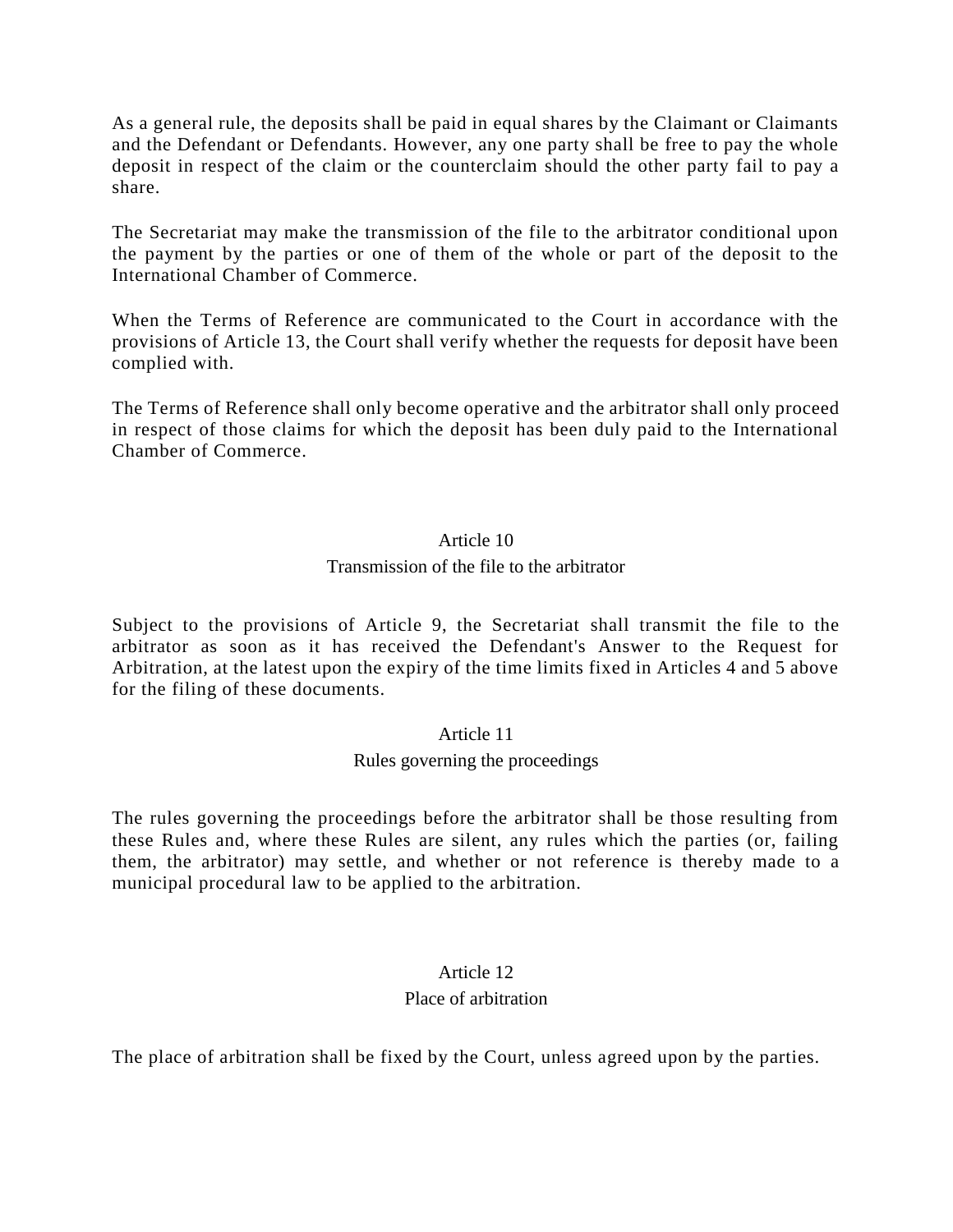# Terms of reference

Before proceeding with the preparation of the case, the arbitrator shall draw up, on the basis of the documents or in the presence of the parties and in the light of their most recent submissions, a document defining his Terms of Reference. This document shall include the following particulars:

- a) the full names and description of the parties,
- b) the addresses of the parties to which notifications or communications arising in the course of the arbitration may validly be made,
- c) a summary of the parties' respective claims,
- d) definition of the issues to be determined,
- e) the arbitrator's full name, description and address,
- f) the place of arbitration,
- g) particulars of the applicable procedural rules and, if such is the case, reference to the power conferred upon the arbitrator to act as amiable compositeur,
- h) such other particulars as may be required to make the arbitral award enforceable in law or may be regarded as helpful by the Court of Arbitration or the arbitrator.

The document mentioned in paragraph 1 of this Article shall be signed by the parties and the arbitrator. Within two months of the date when the file has been transmitted to him, the arbitrator shall transmit to the Court the said document signed by himself and by the parties. Upon the arbitrator's request, the Court may, in exceptional circumstances, extend this time limit.

Should one of the parties refuse to take part in the drawing up of the said document or to sign the same, the Court, if it is satisfied that the case is one of those mentioned in paragraphs 2 and 3 of Article 8, shall take such action as is necessary for its approval. Thereafter the Court shall set a time limit for the signature of the statement by the defaulting party and on expiry of that time limit the arbitration shall proceed and the award shall be made.

The parties shall be free to determine the law to be applied by the arbitrator to the merits of the dispute. In the absence of any indication by the parties as to the applicable law, the arbitrator shall apply the law designated as the proper law by the rule of conflict which he deems appropriate.

The arbitrator shall assume the powers of an amiable compositeur if the parties are agreed to give him such powers.

In all cases the arbitrator shall take account of the provisions of the contract and the relevant trade usages.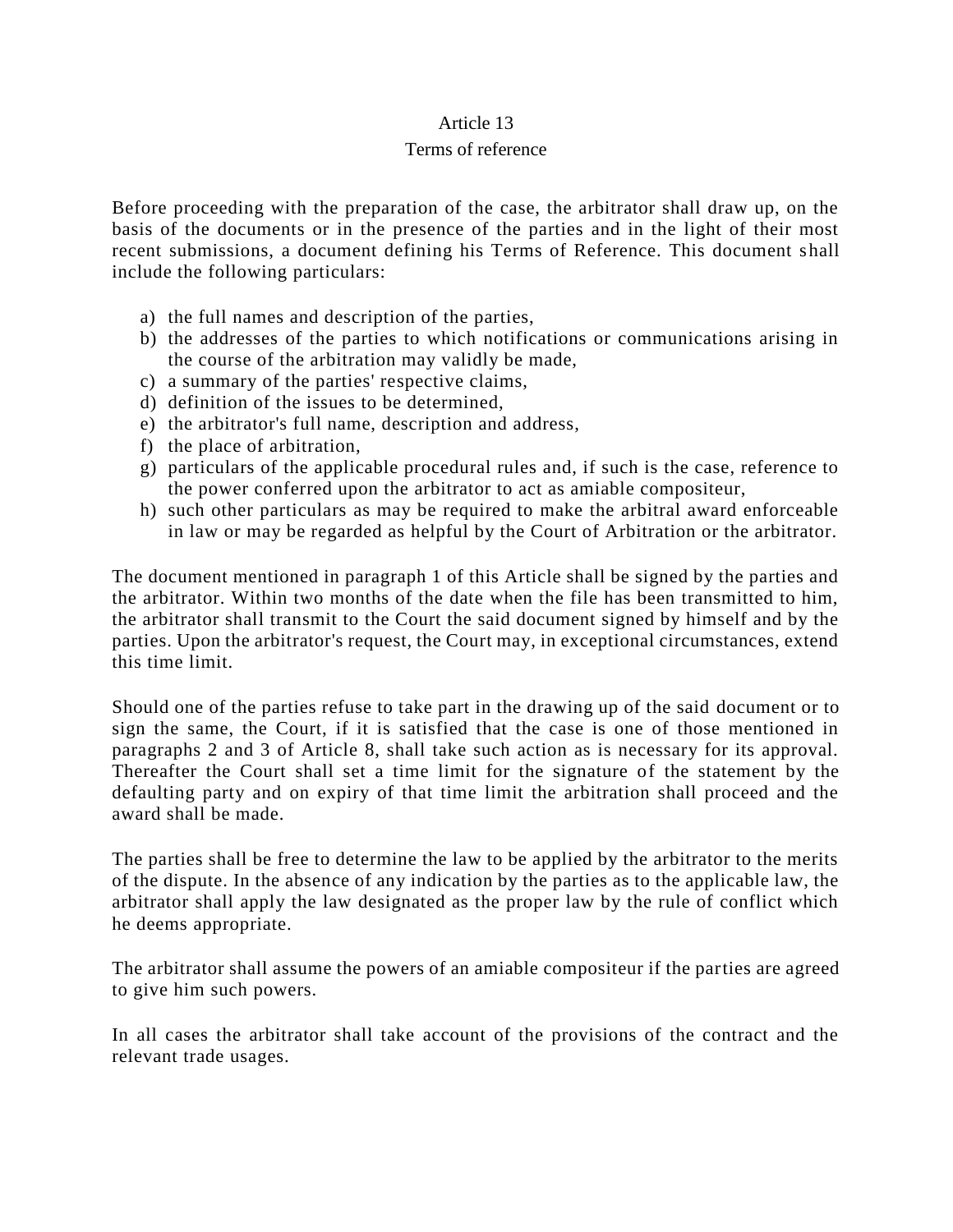# The arbitral proceedings

The arbitrator shall proceed within as short a time as possible to establish the facts of the case by all appropriate means. After study of the written submissions of the parties and of all documents relied upon, the arbitrator shall hear the parties together in person if one of them so requests; and failing such a request he may of his own motion decide to hear them.

In addition, the arbitrator may decide to hear any other person in the presence of the parties or in their absence provided they have been duly summoned.

The arbitrator may appoint one or more experts, define their terms of reference, receive their reports and/or hear them in person.

The arbitrator may decide the case on the relevant documents alone if the parties so request or agree.

# Article 15

At the request of one of the parties or if necessary on his own initiative, the arbitrator, giving reasonable notice, shall summon the parties to appear before him on the day and at the place appointed by him and shall so inform the Secretariat of the Court.

If one of the parties, although duly summoned, fails to appear, the arbitrator, if he is satisfied that the summons was duly received and the party is absent without valid excuse, shall have power to proceed with the arbitration, and such proceedings shall be deemed to have been conducted in the presence of all parties.

The arbitrator shall determine the language or languages of the arbitration, due regard being paid to all the relevant circumstances and in particular to the language of the contract.

The arbitrator shall be in full charge of the hearings, at which all the parties shall be entitled to be present. Save with the approval of the arbitrator and of the parties, persons not involved in the proceedings shall not be admitted.

The parties may appear in person or through duly accredited agents. In addition, they may be assisted by advisers.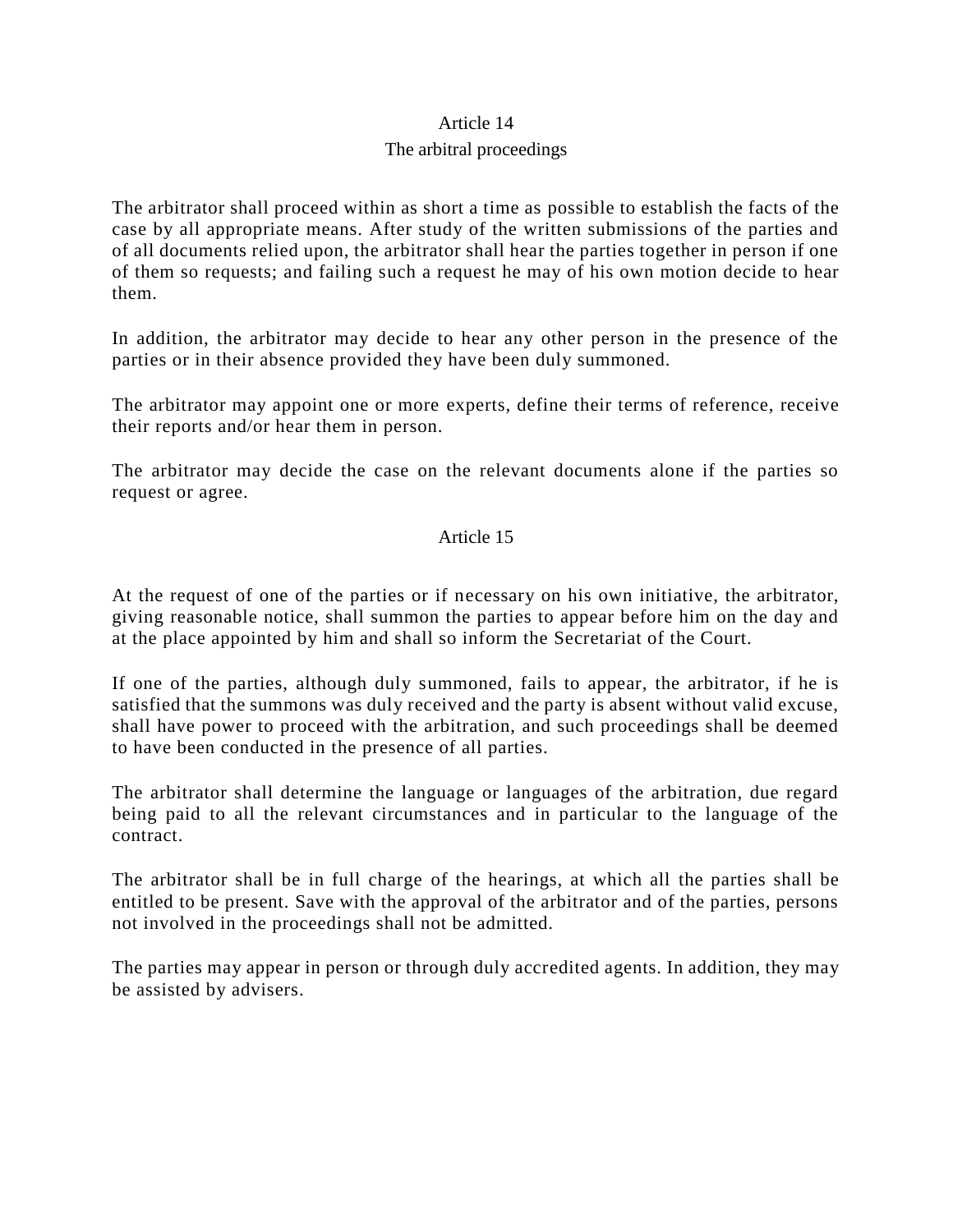The parties may make new claims or counterclaims before the arbitrator on condition that these remain within the limits fixed by the Terms of Reference provided for in Article 13 or that they are specified in a rider to that document, signed by the parties and communicated to the Court.

#### Article 17

#### Award by consent

If the parties reach a settlement after the file has been transmitted to the arbitrator in accordance with Article 10, the same shall be recorded in the form of an arbitral award made by consent of the parties.

#### Article 18

#### Time limit for awards

The arbitrator shall make his award within six months of the date of signing the document mentioned in Article 13.

The Court may, in exceptional circumstances and pursuant to a reasoned request from the arbitrator, or if need be on its own initiative extend this time limit if it decides that it is necessary so to do.

Where no such extension is granted and, if appropriate, after application of the provisions of Article 2(8), the Court shall determine the manner in which the dispute is to be resolved.

### Article 19

#### Awards by three arbitrators

When three arbitrators have been appointed, the award is given by a majority decision. If there be no majority, the award shall be made by the Chairman of the arbitral tribunal alone.

# Article 20 Decision as to costs of arbitration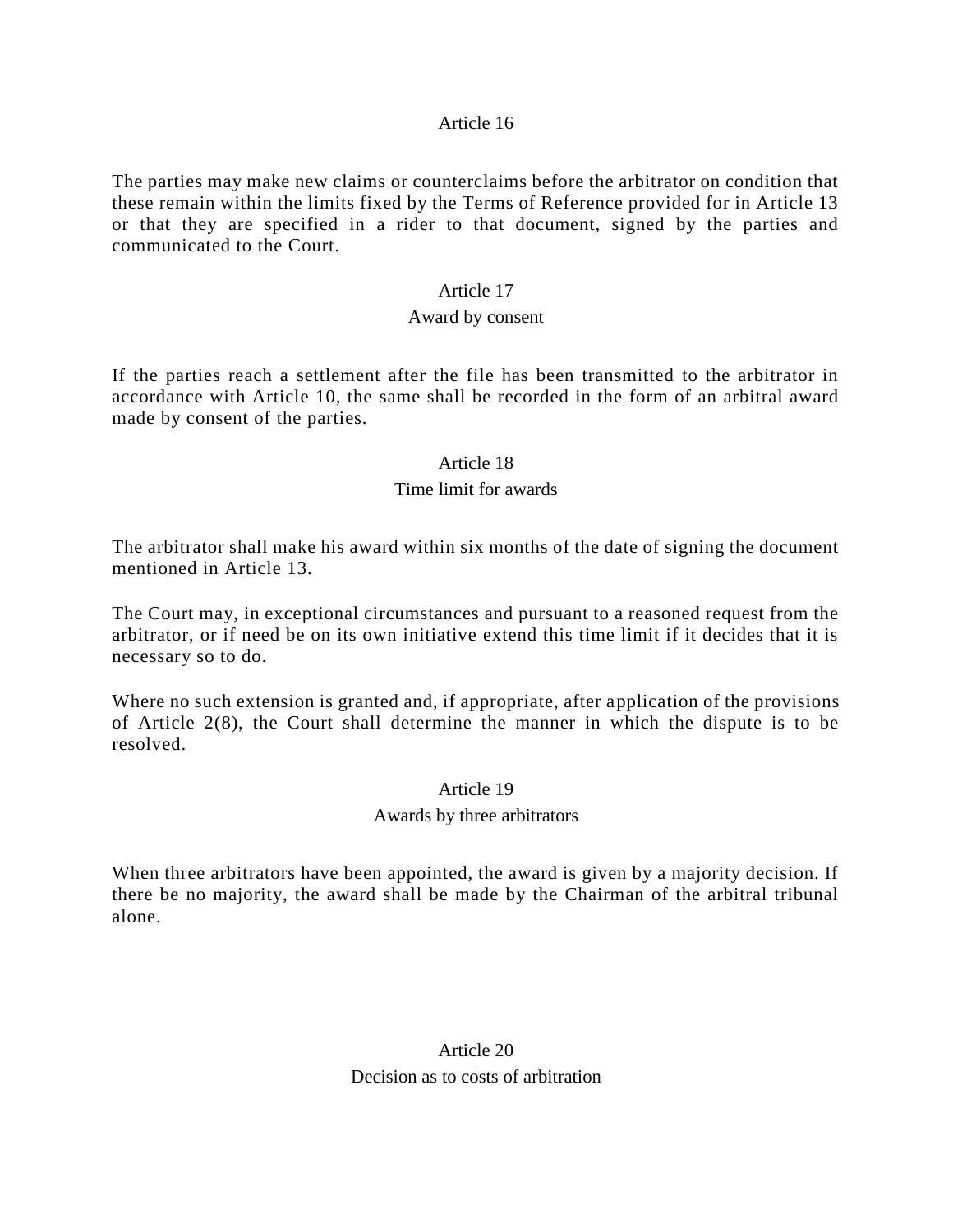The arbitrator's award shall, in addition to dealing with the merits of the case, fix the costs of the arbitration and decide which of the parties shall bear the costs or in what proportions the costs shall be borne by the parties.

The costs of the arbitration shall include the arbitrator's fees and the administrative costs fixed by the Court in accordance with the scale annexed to the present Rules, the expenses, if any, of the arbitrator, the fees and expenses of any experts, and the normal legal costs incurred by the parties.

The Court may fix the arbitrator's fees at a figure higher or lower than that which wo uld result from the application of the annexed scale if in the exceptional circumstances of the case this appears to be necessary.

# Article 21

# Scrutiny of award by the Court

Before signing an award, whether partial or definitive, the arbitrator shall submit it in draft form to the Court. The Court may lay down modifications as to the form of the award and, without affecting the arbitrator's liberty of decision, may also draw his attention to points of substance. No award shall be signed until it has been approved by the Court as to its form.

# Article 22

# Making of award

The arbitral award shall be deemed to be made at the place of the arbitration proceedings and on the date when it is signed by the arbitrator.

# Article 23

# Notification of award to parties

Once an award has been made, the Secretariat shall notify to the parties the text signed by the arbitrator; provided always that the costs of the arbitration have been fully paid to the International Chamber of Commerce by the parties or by one of them.

Additional copies certified true by the Secretary General of the Court shall be made available, on request and at any time, to the parties but to no one else.

By virtue of the notification made in accordance with paragraph 1 of this article, the parties waive any other form of notification or deposit on the part of the arbitrator.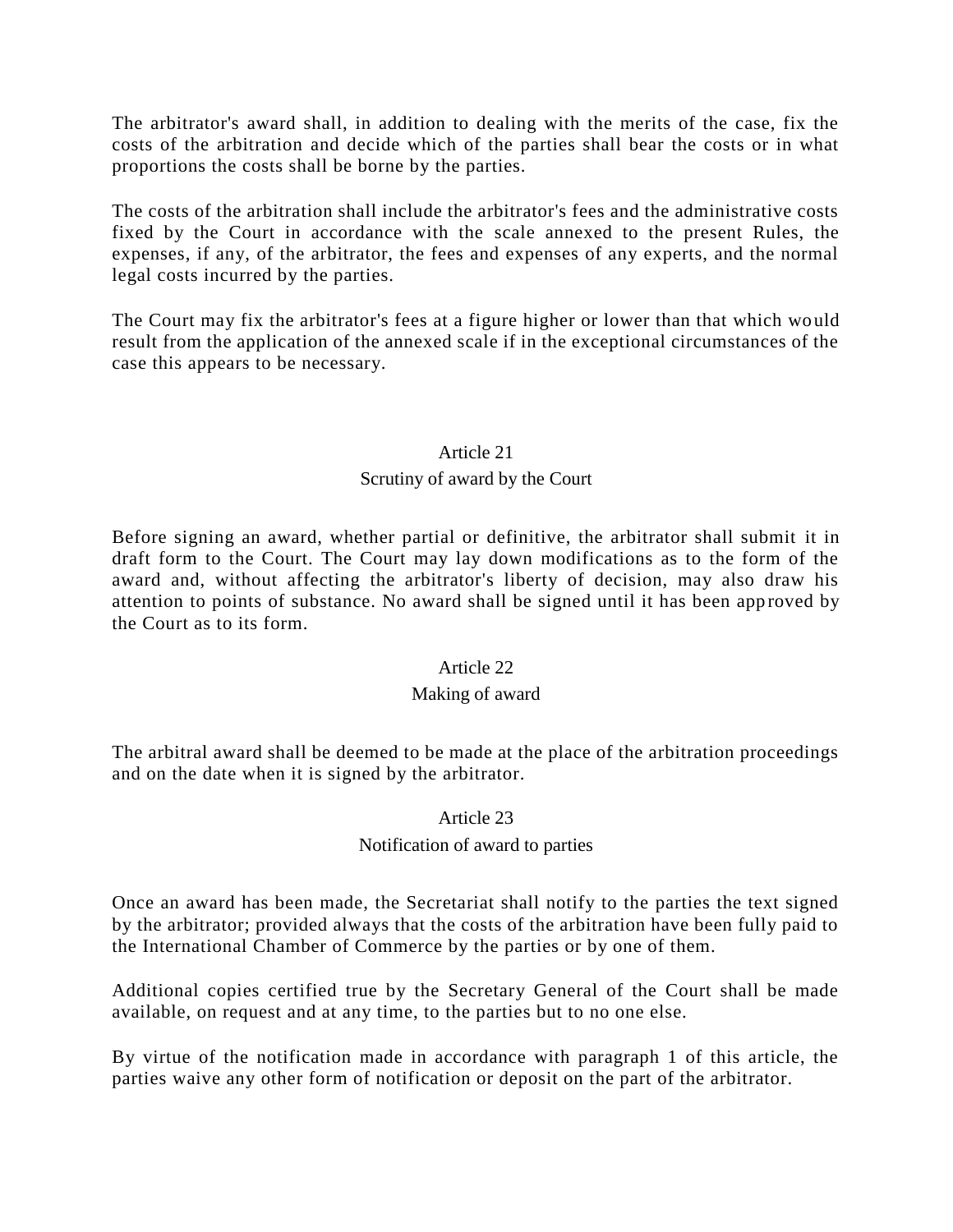# Article 24 Finality and enforceability of award

The arbitral award shall be final.

By submitting the dispute to arbitration by the International Chamber of Commerce, the parties shall be deemed to have undertaken to carry out the resulting award without delay and to have waived their right to any form of appeal insofar as such waiver can validly be made.

# Article 25

# Deposit of award

An original of each award made in accordance with the present Rules shall be deposited with the Secretariat of the Court.

The arbitrator and the Secretariat of the Court shall assist the parties in complying with whatever further formalities may be necessary.

# Article 26

# General rule

In all matters not expressly provided for in these Rules, the Court of Arbitration and the arbitrator shall act in the spirit of these Rules and shall make every effort to make sure that the award is enforceable at law.

# Statutes of the Court

# Article 1 Appointment of members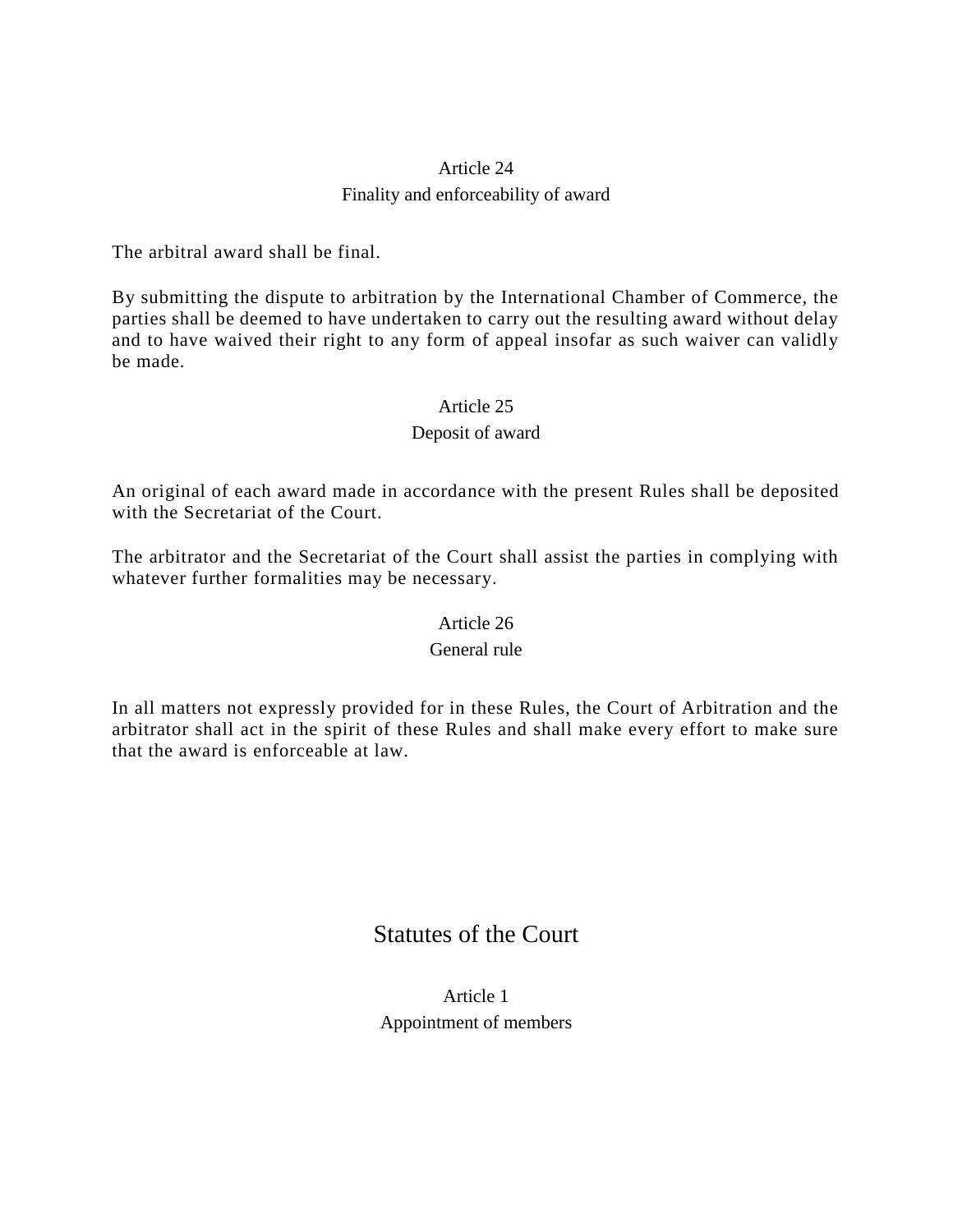The members of the Court of Arbitration of the International Chamber of Commerce are appointed for a term of two years by the Council of that Chamber pursuant to Article III, 3 i of the Constitution, on the proposal of each National Committee.

# Article 2

# Composition

The Court of Arbitration shall be composed of a Chairman, of five Vice -Chairmen, of a Secretary General and of one or several Technical Advisers chosen by the Council of the International Chamber of Commerce either from among the members of the Court or apart from them, and of one member for, and appointed by, each National Committee.

The chairmanship may be exercised by two Co-Chairmen; in this case, they shall have equal rights, and the expression "the Chairman ", used in the Rules of Conciliation and Arbitration, shall apply to either of them equally.

When a member of the Court does not reside in the city where International Headquarters of the International Chamber of Commerce is situated, the Council may appoint an alternate member.

If the Chairman is unable to attend a session of the Court, he shall be replaced by one of the Vice-Chairmen.

# Article 3

# Function and powers

The function of the Court of Arbitration is to ensure the application of the Rules of Conciliation and Arbitration of the International Chamber of Commerce, and the Court has all the necessary powers for that purpose. It is further entrusted, if need be, with laying before the Commission on International Commercial Arbitration any proposals for modifying the Rules of Conciliation and Arbitration of the International Chamber of Commerce which it considers necessary.

# Article 4

# Deliberations and quorum

The decisions of the Court shall be taken by a majority vote, the Chairman having a casting vote in the event of a tie. The deliberations of the Court shall be valid when at least six members are present.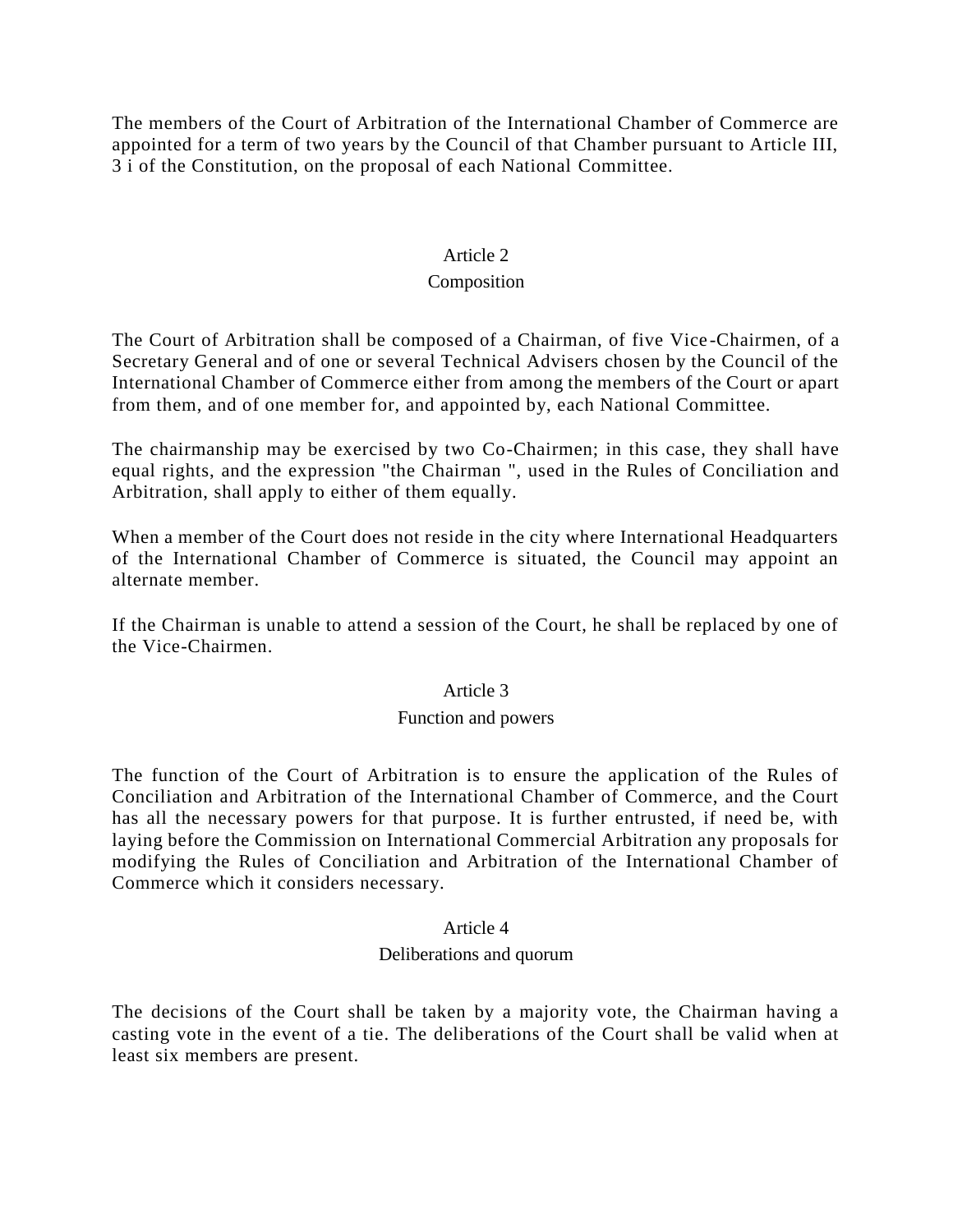The Secretary General of the International Chamber of Commerce, the Secretary General of the Court and the Technical Adviser or Advisers shall attend in an advisory capacity only.

# Internal Rules of the Court of Arbitration

In force from 1 March 1980

Role of the Court of Arbitration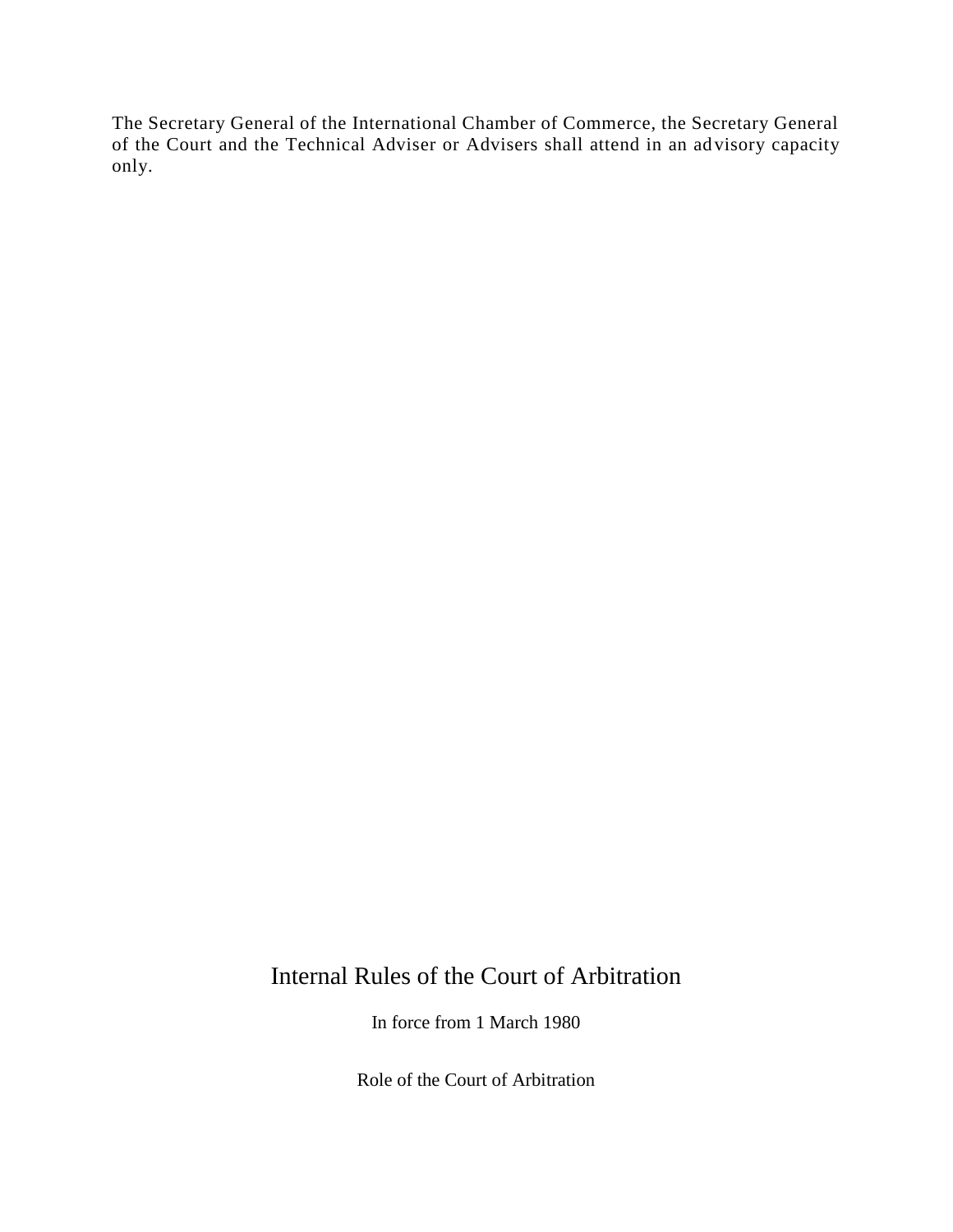The Court of Arbitration may accept jurisdiction over business disputes not of an international business nature, if it has jurisdiction by reason of an arbitration agreement.

Confidential character of the work of the Court of Arbitration

The work of the Court of Arbitration is of a confidential character which must be respected by everyone who participates in that work in whatever capacity.

The sessions of the Court of Arbitration, whether plenary or those of a Committee of the Court, are open only to its members and to the Secretariat.

However, in exceptional circumstances and, if need be, after obtaining the opinion of members of the Court, the Chairman of the Court of Arbitration may invite honorary members of the Court and authorize observers to attend. Such persons must respect the confidential character of the work of the Court.

The documents submitted to the Court of Arbitration or drawn up by it in the course of the proceedings it conducts are communicated only to the members of the Court and to the Secretariat.

The Chairman or the Secretary General of the Court may nevertheless authorize researchers undertaking work of a scientific nature on international trade law to acquaint themselves with certain documents of general interest, with the exception of memoranda, notes, statements and documents remitted by the parties within the framework of arbitration proceedings.

Such authorization shall not be given unless the beneficiary has undertaken to respect the confidential character of the documents made available and to refrain from any publication in their respect without having previously submitted the text for approval to the Secretary General of the Court.

Participation of members of the Court of Arbitration in ICC arbitration

Owing to the special responsibilities laid upon them by the ICC Rules of Arbitration, the Chairman, the Vice-Chairmen and the Secretariat of the Court of Arbitration may not personally act as arbitrators or as counsels in cases submitted to ICC arbitration.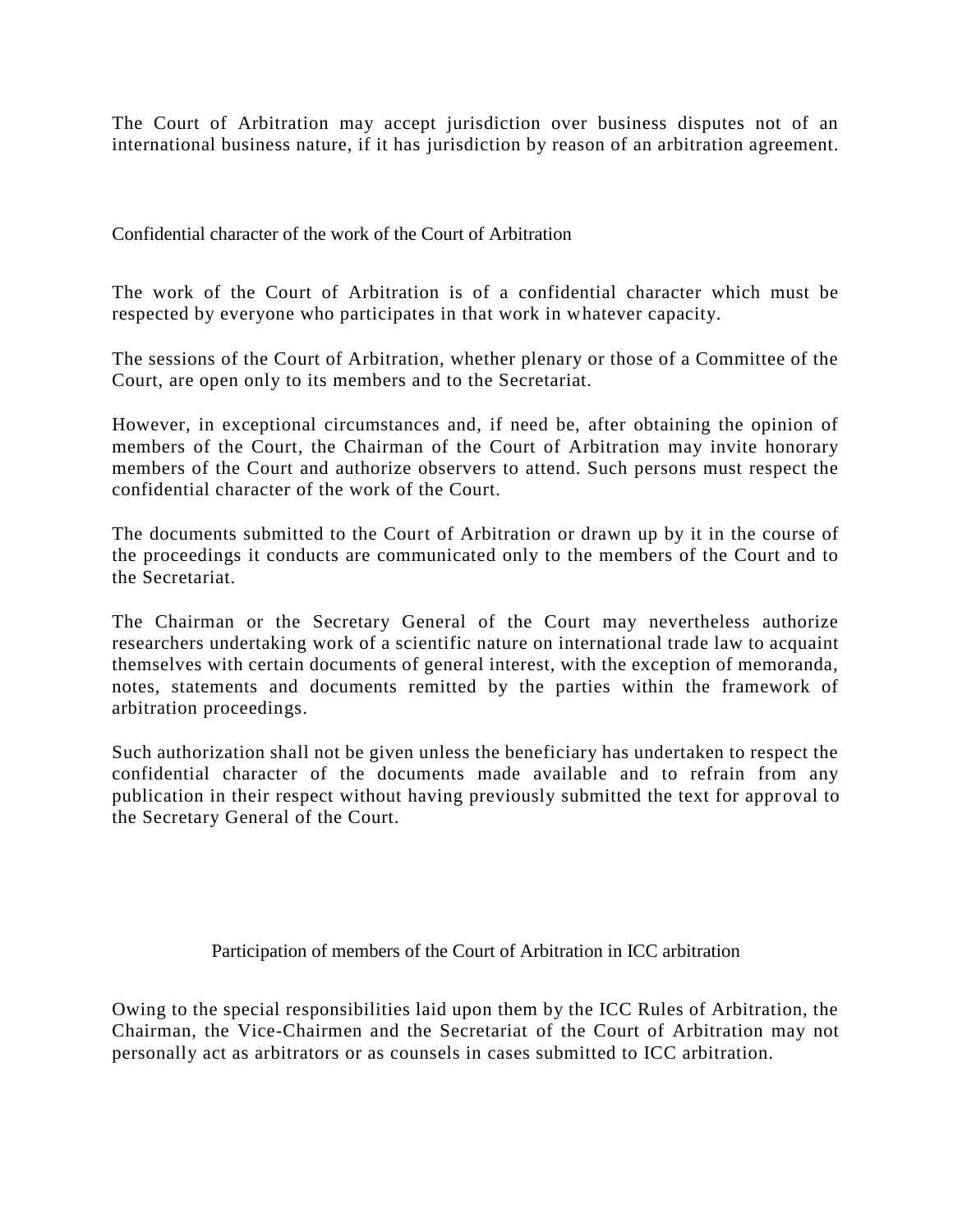The members of the Court of Arbitration may not be directly appointed as co-arbitrators, sole arbitrator or Chairman of an arbitral tribunal by the Court of Arbitration. They may however be proposed for such duties by one or more of the parties, subject to confirmation by the Court.

When the Chairman, a Vice-Chairman or a member of the Court of Arbitration is involved, in any capacity whatsoever, in proceedings pending before the Court, he must inform the Secretary General of the Court as soon as he becomes aware of such involvement.

He must refrain from participating in the discussions or in the decisions of the Court concerning the proceedings and he must be absent from the Court room whenever the matter is considered.

He will not receive documentation or information submitted to the Court of Arbitration during the proceedings.

Relations between the members of the Court and the ICC National Committees

By virtue of their capacity, the members of the Court are independent of the ICC National Committees which proposed them for nomination by the ICC Council.

Furthermore, they must regard as confidential, vis-à-vis the said National Committees, any information concerning individual disputes with which they have become acquainted in their capacity as members of the Court except when they have been requested, by the Chairman of the Court or by its Secretary General, to communicate that information as representative of their respective National Committees.

# Committee of the Court

In accordance with the provisions of Article 1(4) of the ICC Rules of Arbitration, the Court of Arbitration hereby establishes a Committee of the Court composed as follows, and with the following powers.

The Committee consists of a Chairman and two members. The Chairman of the Court of Arbitration acts as the Chairman of the Committee. He may nevertheless designate a Vice - Chairman of the Court to replace him during a session of the Committee.

The other two members of the Committee are appointed by the Court of Arbitration from among the Vice-Chairmen or the other members of the Court. At each meeting of the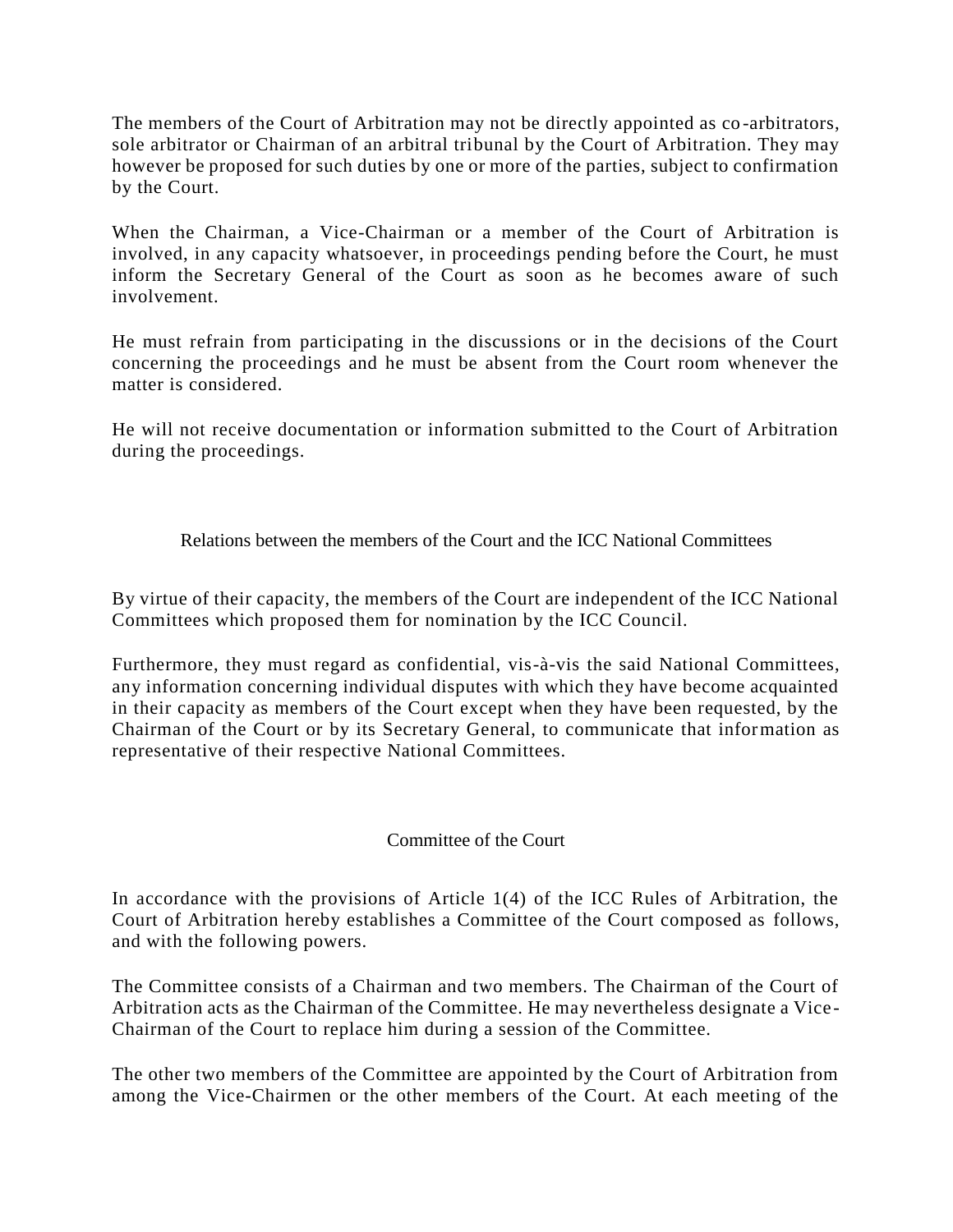Court it appoints the members who are to attend the meetings of the Committee to be held before the next plenary session of the Court.

The Committee meets when convened by its Chairman, in principle twice a month.

a) The Committee is empowered to take any decision within the jurisdiction of the Court of Arbitration, with the exception of decisions concerning challenges of arbitrators (Art. 2 (7) of the ICC Rules of Arbitration), allegations that an arbitrator is not fulfilling his functions (Art. 2 (8) of the ICC Rules of Arbitration) and approval of draft awards other than awards made with the consent of the parties.

b) The decisions of the Committee are taken unanimously.

c) When the Committee cannot reach a decision or deems it preferable to abstain, it transfers the case to the next plenary session of the Court of Arbitration, making any suggestions it deems appropriate.

d) The Committee's proceedings are brought to the notice of the Court of Arbitration at its next plenary session.

# Absence of an arbitration agreement

Where there is no "prima facie" arbitration agreement between the parties or where there is an agreement but it does not specify the ICC, the Secretariat draws the attention of the claimant to the provisions laid down in Article 7 of the Rules of Arbitration. The claimant is entitled to require the decision to be taken by the Court of Arbitration.

This decision is of an administrative nature. If the Court decides that the arbitration solicited by the claimant cannot proceed, the parties retain the right to ask the competent jurisdiction whether or not they are bound by an arbitration agreement in the light of the law applicable.

If the Court of Arbitration considers "prima facie" that the proceedings may take place, the arbitrator appointed has the duty to decide as to his own jurisdiction and, where such jurisdiction exists, as to the merits of the dispute.

Nomination and confirmation of arbitrators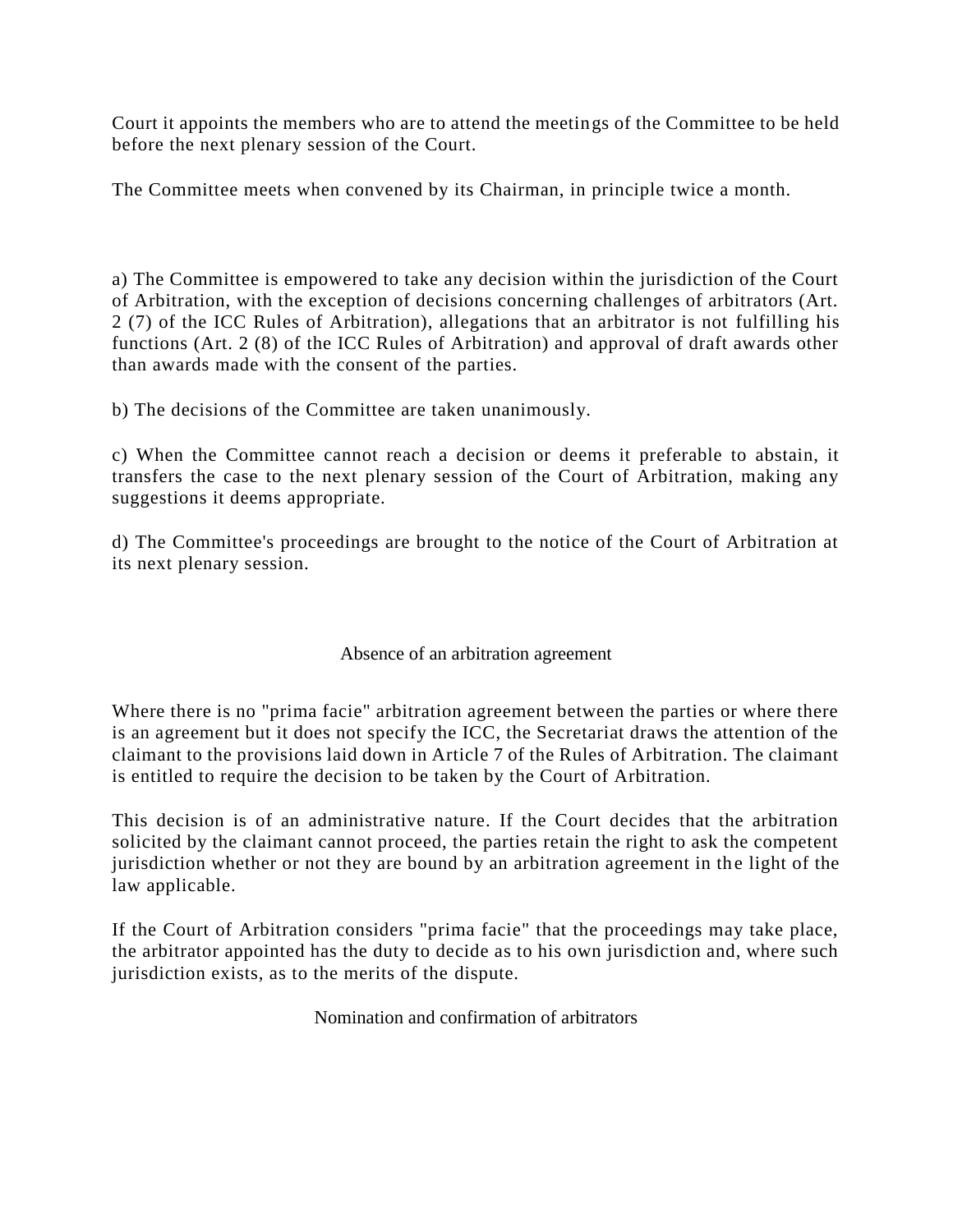When the Court of Arbitration is called upon to nominate or to confirm an arbitrator by virtue of the provisions of Article 2 of the ICC Rules of Arbitration, the reasons for its decision are confidential and are not communicated.

# Independence of arbitrators

All arbitrators appointed by the Court of Arbitration, whether directly on the proposal of an ICC National Committee or on the proposal of one of the parties, must be and remain independent of the parties in question.

On their nomination or confirmation by the Court of Arbitration the arbitrators are requested to inform the Secretary General of the Court of any facts which, in their opinion, might be of such a nature as to bring their independence into question in the eyes of the parties.

# Challenge of arbitrators

If an arbitrator is challenged by one of the parties (Art. 2 (7) of the ICC Rules of Arbitration), the Secretariat asks the latter to state his point of view as to the grounds for the challenge within a suitable period of time. Depending on the nature of the grounds, the Secretariat may also question the other party and, if need be, the other members of the arbitral tribunal.

The Court of Arbitration is then requested to consider and decide on the challenge in plenary session after hearing a report from one of its members.

The reasons for the decision taken by the Court are confidential and are not communicated.

# Replacement of arbitrators

When the question of replacing an arbitrator on the ground that he is not fulfilling his functions arises (Art. 2 (8) of the ICC Rules of Arbitration), the Secretariat asks the arbitrator, the parties and, if need be, the other members of the arbitral tribunal to state their point of view within a suitable period of time.

The Court of Arbitration is then requested to take a decision in plenary session after hearing a report from one of its members.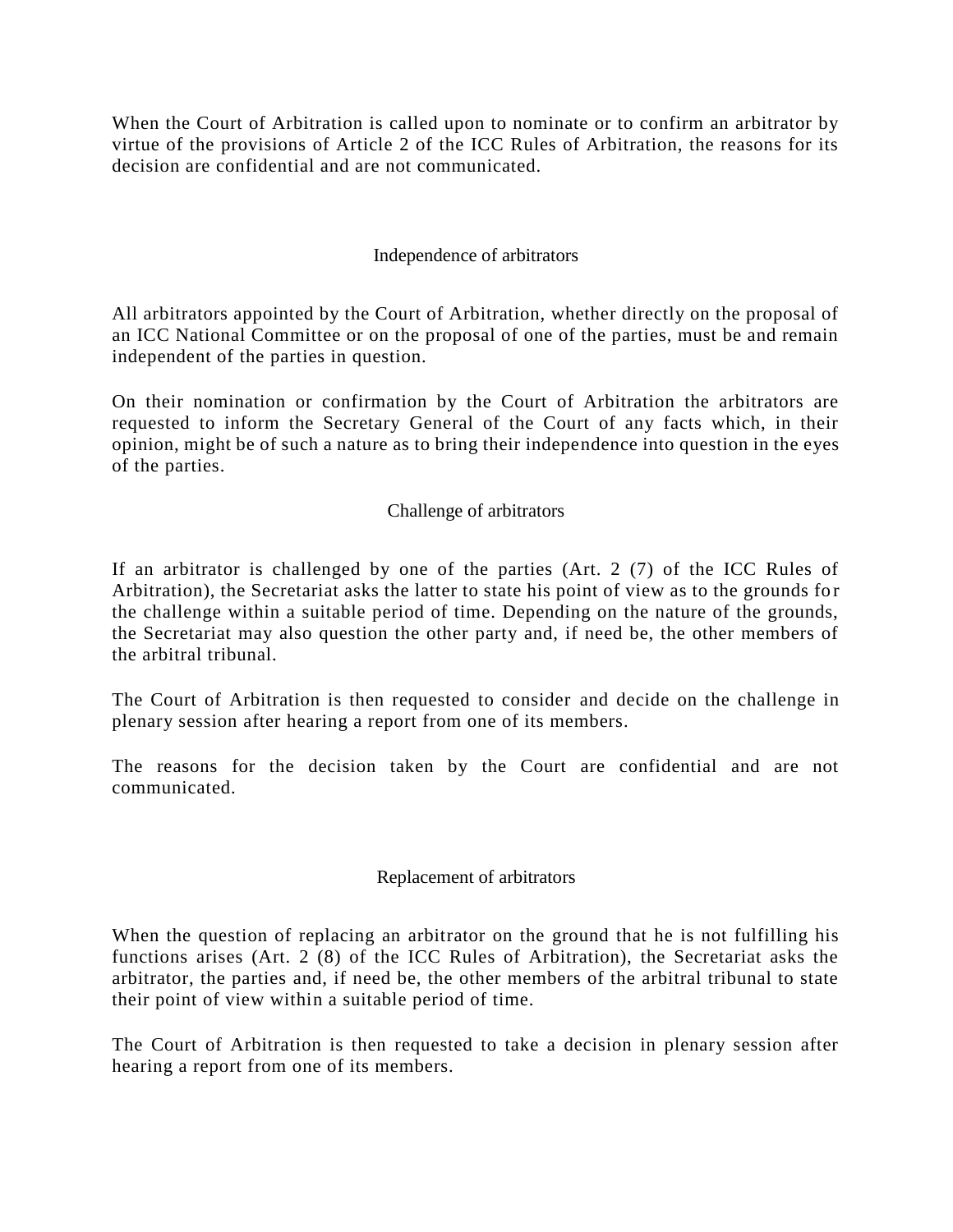The reasons for the decision taken by the Court are confidential and are not communicated.

# Joinder of claims in arbitration proceedings

When a party presents a request for arbitration in connection with a legal relationship already submitted to arbitration proceedings by the same parties and pending before the Court of Arbitration, the Court may decide to include that claim in the existing proceedings, subject to the provisions of Article 16 of the ICC Rules of Arbitration.

# Deposits to cover costs of arbitration

When the Court of Arbitration has set separate deposits for a specific case in accordance with Article 9.1 (para. 2) of the ICC Rules of Arbitration, the Secretariat requests each of the parties to pay the amount corresponding to its claims, without prejudice to the right of the parties to pay the said deposits in equal shares, if they deem it advisable.

When a request for a deposit has not been complied with, the Secretariat may set a time limit, which must not be less than 30 days, on the expiry of which the relevant claim, whether principal claim or counterclaim, shall be considered as withdrawn. This does not prevent the party in question from lodging a new claim at a later date.

Should one of the parties wish to object to this measure, he must make a request, within the aforementioned period, for the matter to be decided by the Court of Arbitration.

The time limit for making the award mentioned in Article 18(1) of the ICC Rules of Arbitration begins to run only when the terms of reference have become operative upon due payment of the deposit as specified in Article 9(4) of the Rules.

If one of the parties claims a right to a set-off with regard to either a principal claim or counterclaim, such set-off is taken into account in determining the deposit to cover the costs of arbitration, in the same way as a separate claim, insofar as it may require the arbitrators to consider additional matters.

Arbitral awards: form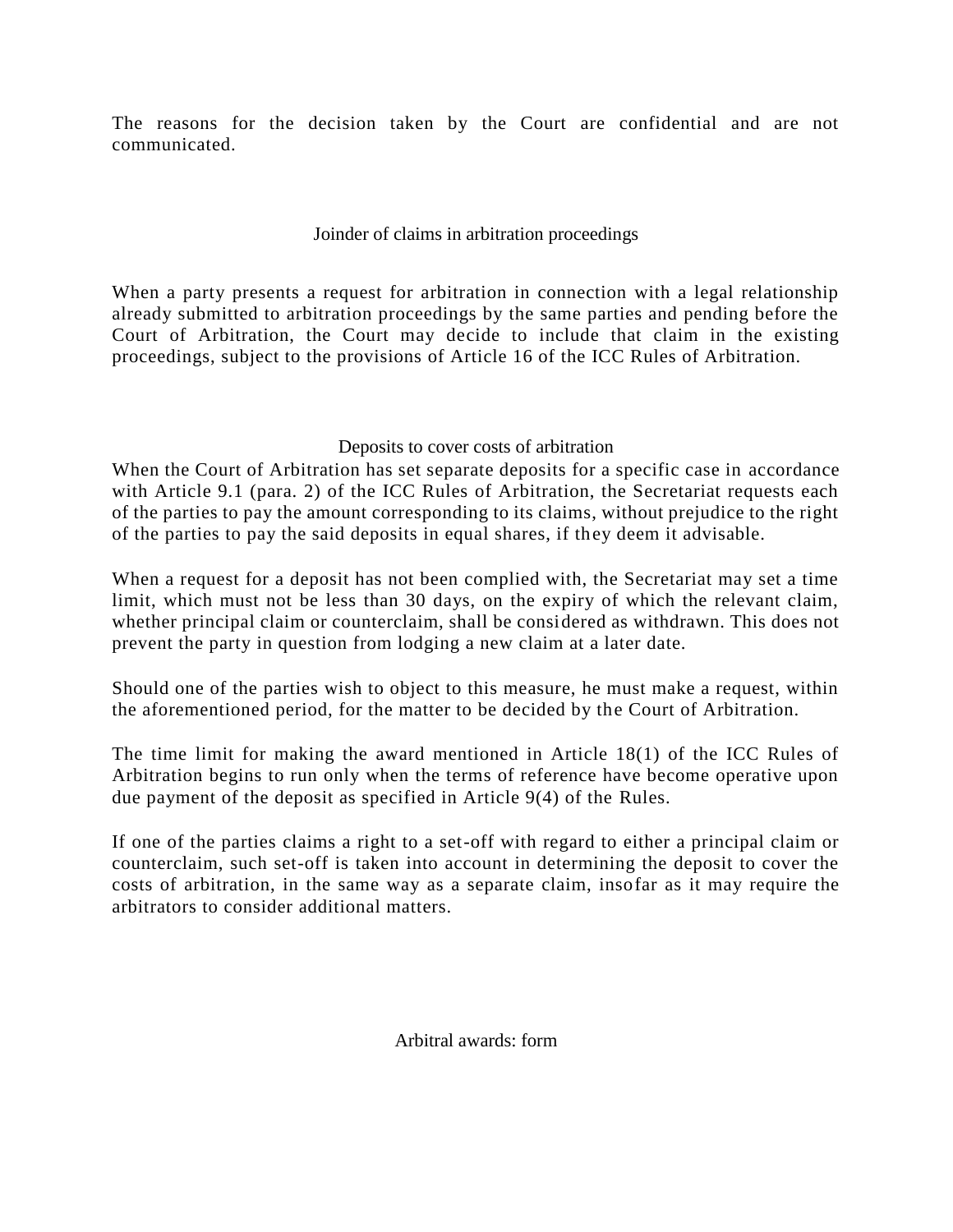When it scrutinizes draft arbitral awards in accordance with Article 21 of the ICC Rules of Arbitration, the Court of Arbitration pays particular attention to the respect of the formal requirements laid down by the law applicable to the proceedings and, where relevant, by the mandatory rules of the place of arbitration, notably with regard to the reasons for awards, their signature and the admissibility of dissenting opinions.

#### Arbitrators' fees

In setting the arbitrators' fees on the basis of the scale attached to the ICC Rules of Arbitration, the Court of Arbitration takes into consideration the time spent, the rapidity of the proceedings and the complexity of the dispute, so as to arrive at a figure within the limits specified or, when circumstances require, higher or lower than those limits (Art. 20(3) of the Rules of the Court of Arbitration).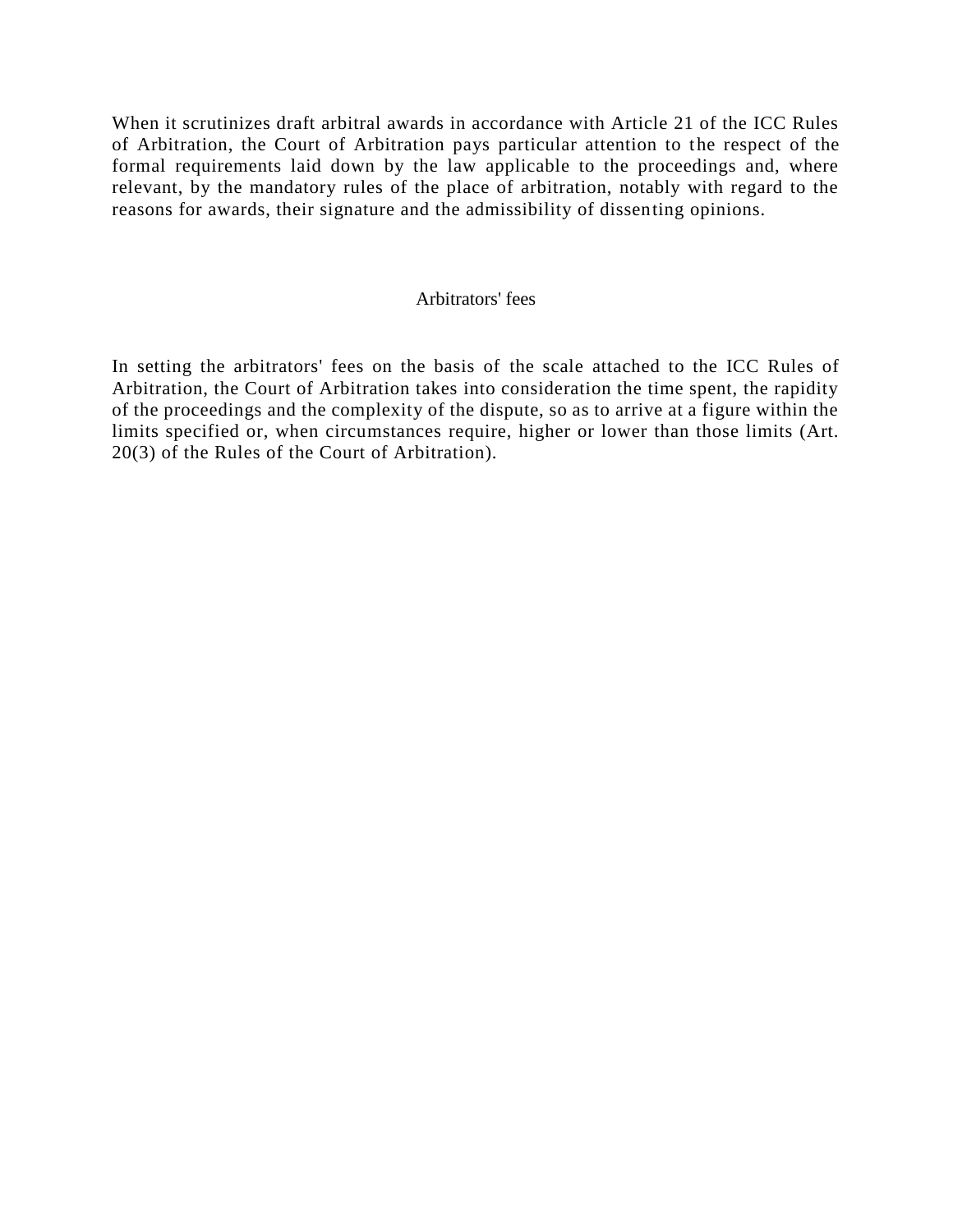# Schedule of Conciliation and Arbitration Costs

In force from 1 March 1980

# 1. Costs of conciliation

Before a case is considered by the Conciliation Committee, each party shall contribute to the cost of the conciliation procedure by paying half the costs to be calculated in accordance with the scale of administrative expenses hereinafter set out.

Where the sum in dispute in any such case is not stated, the Secretariat shall fix the costs.

2. Costs of arbitration

a) The costs of arbitration comprise the fee of the arbitrator (or arbitrators) and the administrative expenses, and may furthermore include personal expenses of the arbitrator(s) and the cost of any expertise as well as similar expenses.

b) Before a case (or counterclaim) can be submitted to the arbitrator(s), the parties, or, failing this, the claimant (or counterclaimant, as the case may be), shall pay a deposit covering the fee of the arbitrator(s) and the administrative expenses (fixed in accordance with the scale hereinafter set out).

c) The Court shall fix the fee of the arbitrator(s) in accordance with the table hereinafter set out or, where the sum in dispute is not stated, at its discretion. If exceptional circumstances so require, the Court may fix the administrative expenses at a lower figure than that which would result from application of the following scale.

d) When a case is submitted to more than one arbitrator, the Court, at its dis cretion, shall have the right to increase the fee up to a maximum of three times the fee payable to one arbitrator.

e) When arbitration is preceded by attempted conciliation, half of the administrative expenses paid in respect of the said attempt shall be credited to the administrative expenses of the arbitration.

f) Before any expertise can be commenced, the parties, or one of them, shall pay a deposit sufficient to cover the expected fee and expenses as determined by the arbitrator(s).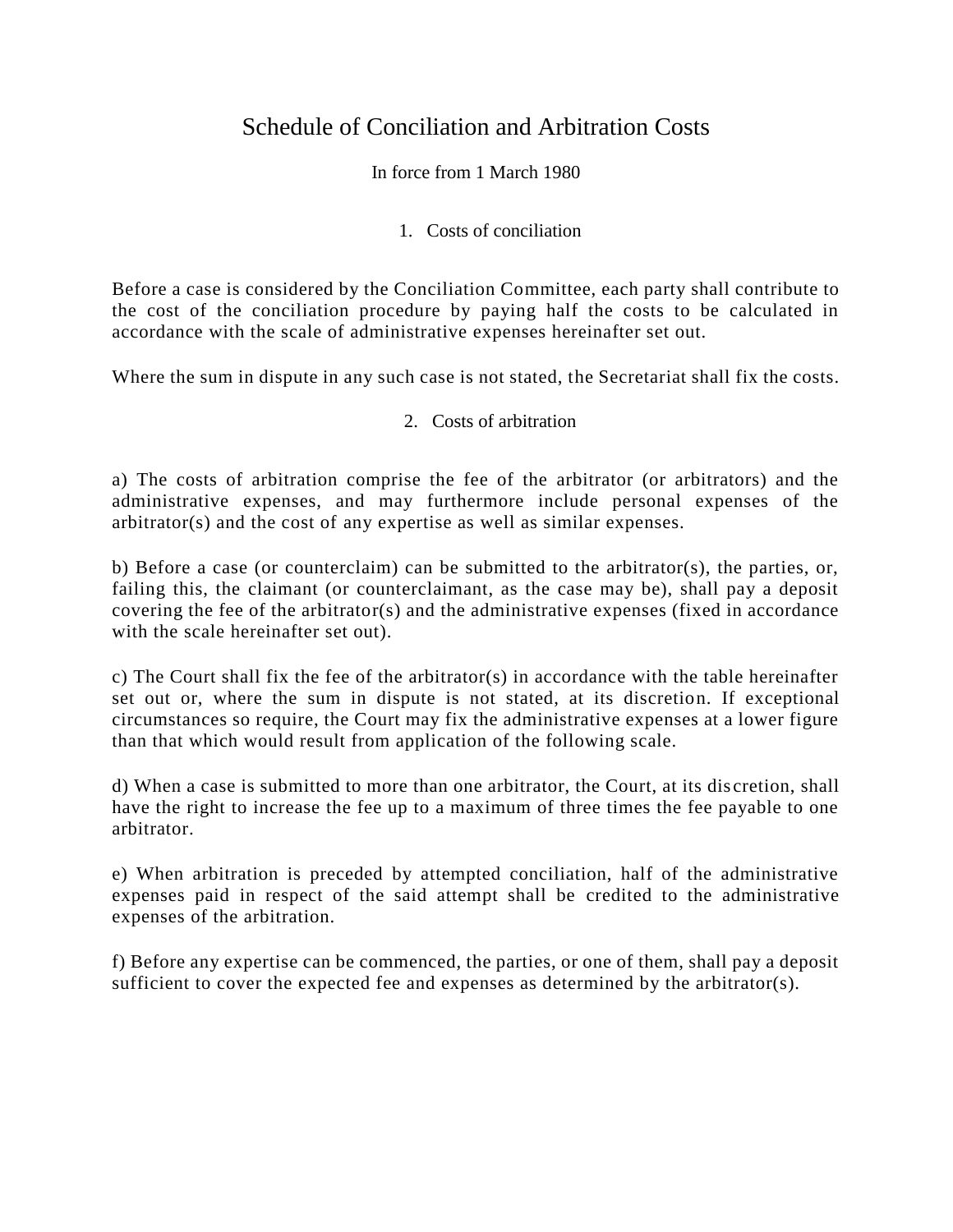3. Advance on administrative expenses

Each party to a dispute submitted to the conciliation or arbitration procedures of the ICC is required to make an advance payment of US\$ 500 on the administrative expenses. No application for will be entertained unless accompanied by this payment.

This payment is not recoverable and becomes the property of the ICC. It is deductible from the amount of the administrative expenses fixed in accordance with the schedule.

# 4. Nomination of arbitrators

A registration fee of US\$ 100 is payable to each party if the ICC is called upon to appoint an arbitrator or arbitrators outside the Rules of Arbitration of the ICC.

5. Scale of administrative expenses and fees

To calculate the administrative expenses and the fees, the percentages applied to each successive slice of the sum in dispute are to be added together.

a) Administrative expenses

| Sum in dispute                  | <b>Administrative</b><br>$expenses (*)$ |  |
|---------------------------------|-----------------------------------------|--|
| Under 50,000 (in US dollars)    | 4.00% (min. \$1,000)                    |  |
| From 50,001 to 100,000          | 3.00%                                   |  |
| From 100,001 to 500,000         | 1.50%                                   |  |
| From 500,001 to 1,000,000       | 1.00%                                   |  |
| From 1,000,001 to 2,000,000     | 0.50%                                   |  |
| From 2,000,001 to 5,000,000     | 0.20%                                   |  |
| From 5,000,001 to 10,000,000    | 0.10%                                   |  |
| From 10,000,001 to 50,000,000   | 0.05%                                   |  |
| From 50,000,001 to 1000,000,000 | 0.02%                                   |  |
| Over 100,000,000                | 0.01%                                   |  |

 $(*)$  See paras 1, 2(b), 2(e), 3

b) Arbitrator's fees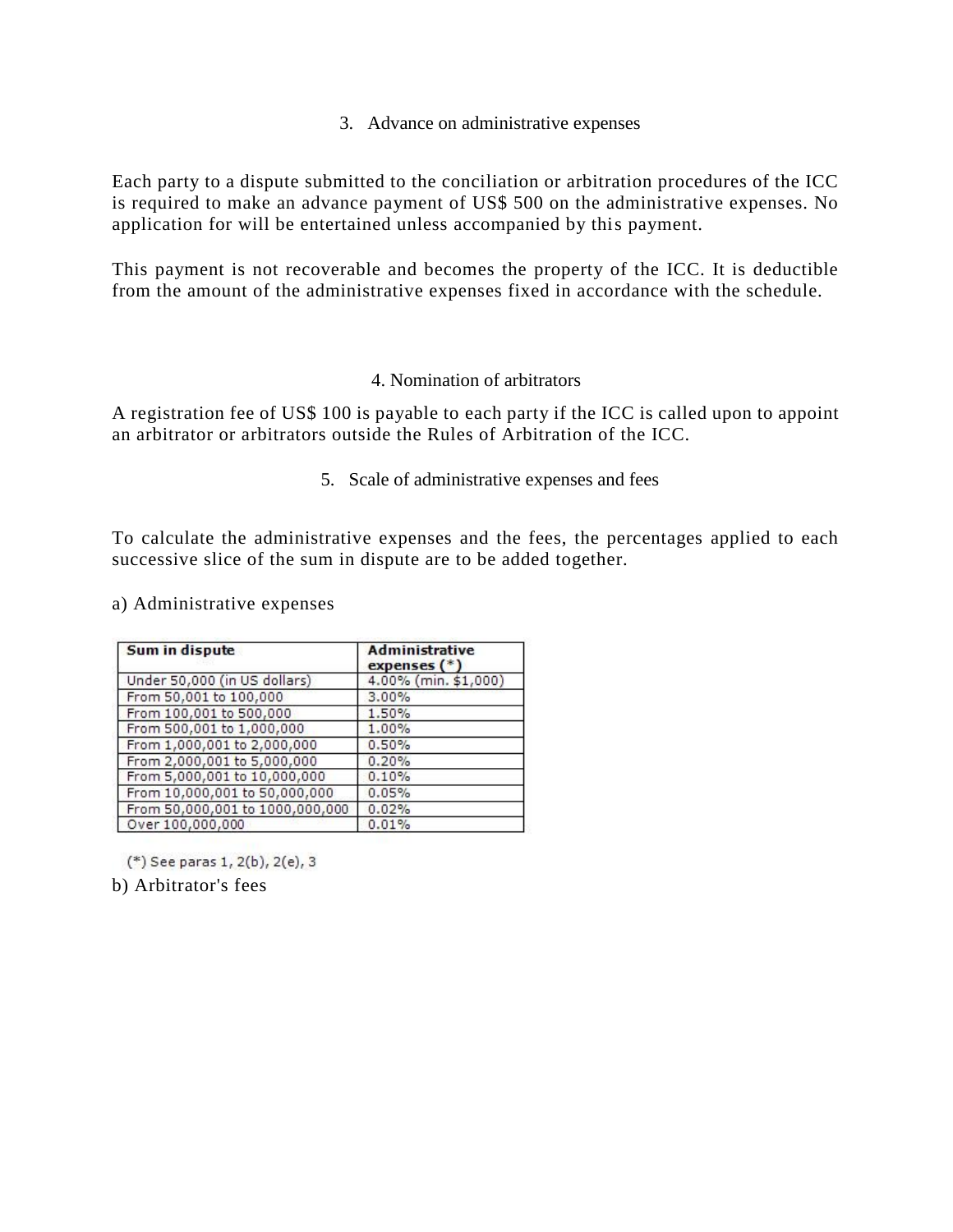| Sum in dispute                 | Fees $(**)$    |                |
|--------------------------------|----------------|----------------|
|                                | <b>Minimum</b> | <b>Maximum</b> |
| Under 50,000 (in US dollars)   |                | \$1,000        |
| From 50,001 to 100,000         | 1.50%          | 6.00%          |
| From 100,001 to 500,000        | 0.80%          | 3.00%          |
| From 500,001 to 1,000,000      | 0.50%          | 2.00%          |
| From 1,000,001 to 2,000,000    | 0.30%          | 1.50%          |
| From 2,000,001 to 5,000,000    | 0.20%          | 0.60%          |
| From 5,000,001 to 10,000,000   | 0.10%          | 0.30%          |
| From 10,000,001 to 50,000,000  | 0.05%          | 0.15%          |
| From 50,000,001 to 100,000,000 | 0.02%          | 0.10%          |
| Over 100,000,000               | 0.01%          | 0.05%          |

 $(**)$  See paras 2(c), 2(d)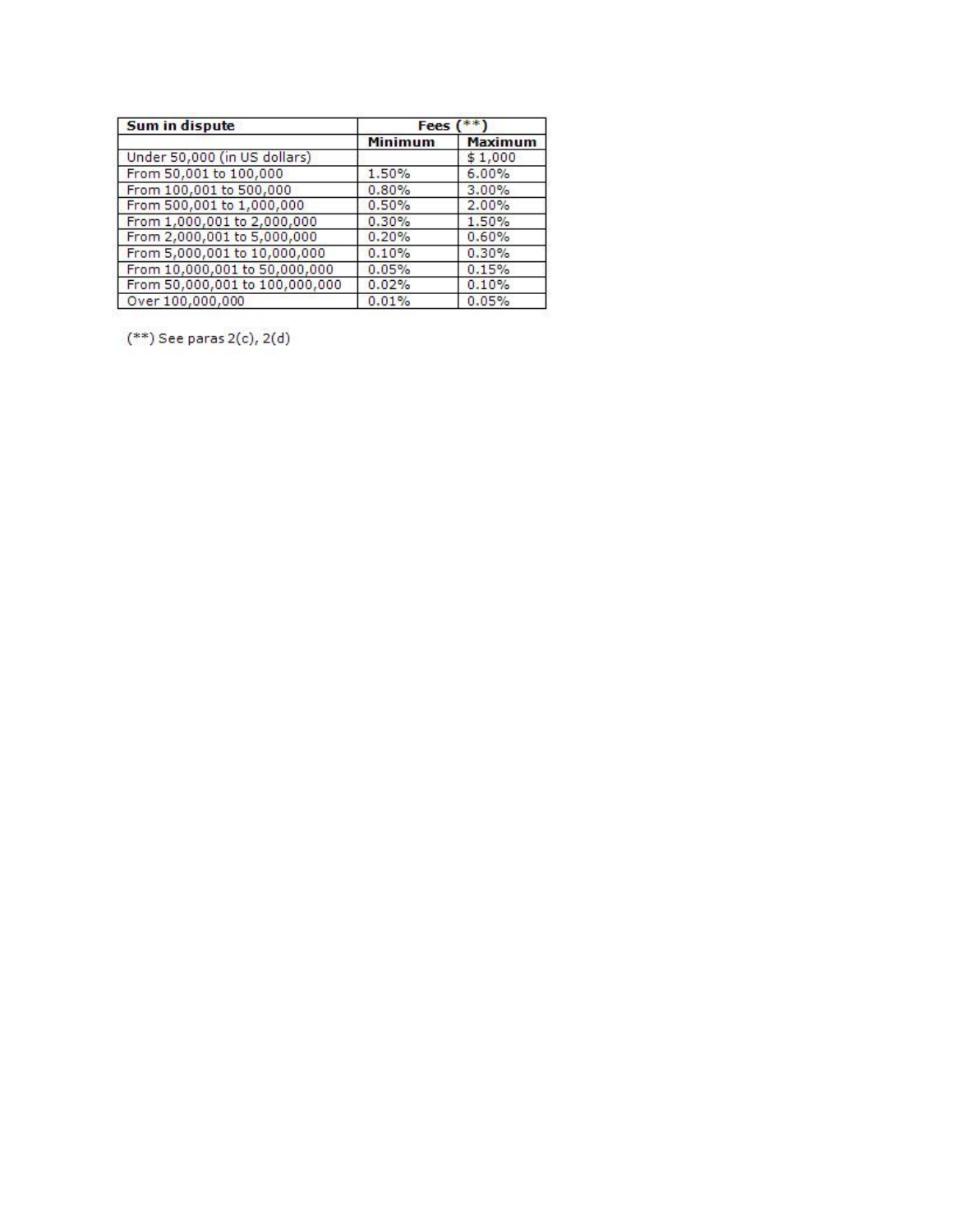# Schedule of Conciliation and Arbitration Costs

In force from 1 July 1986

# 1. Costs of conciliation

Before a case is considered by the Conciliation Committee, each party shall contribute to the cost of the conciliation procedure by paying half the costs to be calculated in accordance with the scale of administrative expenses hereinafter set out.

Where the sum in dispute in any such case is not stated, the Secretariat shall fix the costs.

2. Costs of arbitration

a) The costs of arbitration comprise the fee of the arbitrator (or arbitrators) and the administrative expenses and may furthermore include personal expenses of the arbitrator(s) and the cost of any expertise as well as similar expenses.

b) Before a case (or counterclaim) can be submitted to the arbitrator(s), the parties, or, failing this, the claimant (or counterclaimant, as the case may be), shall pay a deposit covering the fee of the arbitrator(s) and the administrative expenses (fixed in accordance with the scale hereinafter set out).

c) The Court shall fix the fee of the arbitrator(s) in accordance with the table hereinafter set out or, where the sum in dispute is not stated, at its discretion. If exceptional circumstances so require, the Court may fix the administrative expenses at a lower figure than that which would result from application of the following scale.

d) When a case is submitted to more than one arbitrator, the Court, at its discretion, shall have the right to increase the fee up to a maximum of three times the fee payable to one arbitrator.

e) When arbitration is preceded by attempted conciliation, half of the administrative expenses paid in respect of the said attempt shall be credited to the administrative expenses of the arbitration.

f) Before any expertise can be commenced, the parties, or one of them, shall pay a deposit sufficient to cover the expected fee and expenses as determined by the arbitrator(s).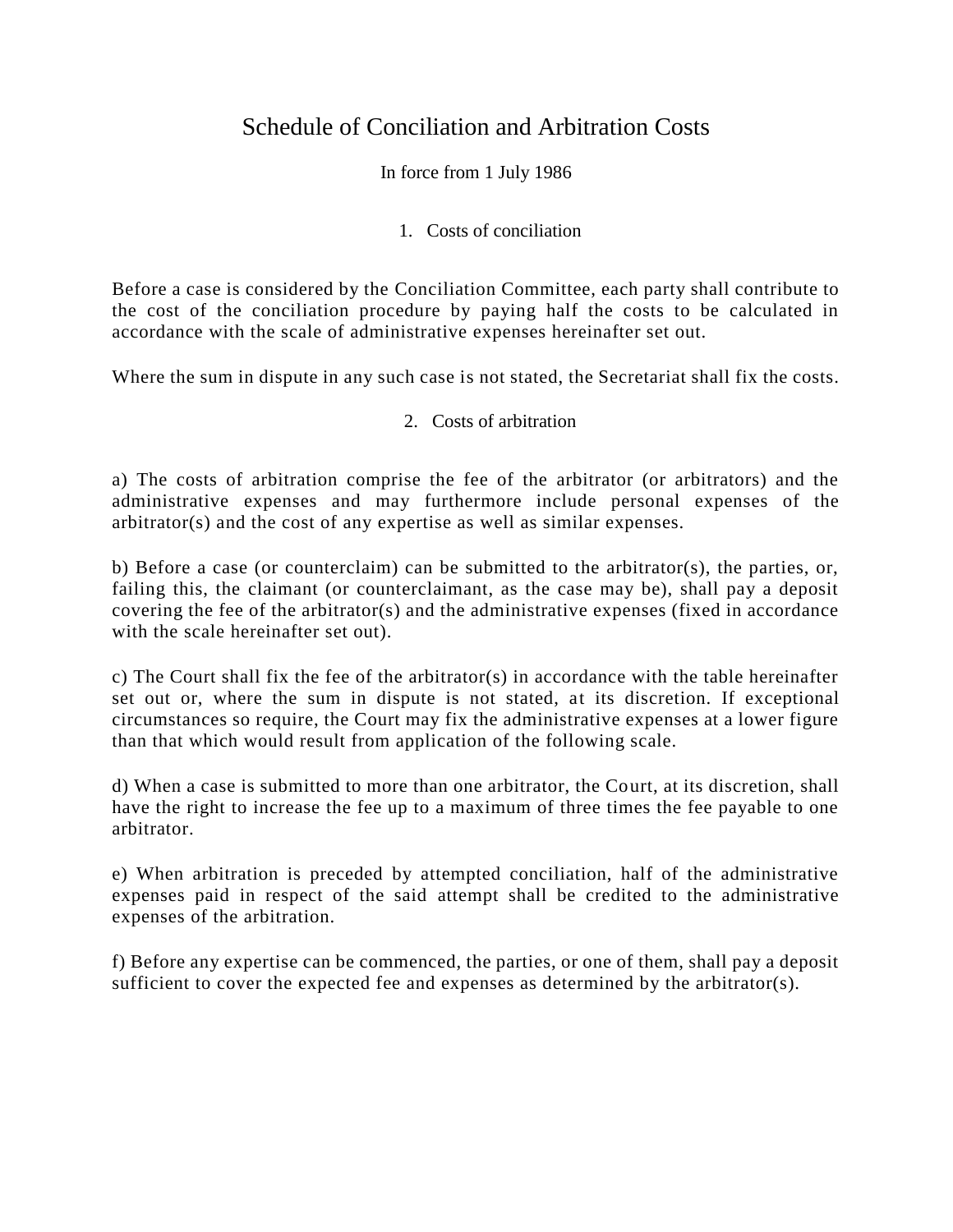3. Advance on administrative expenses

Each party to a dispute submitted to the conciliation procedure of the ICC is required to make an advance payment of US\$ 500 on the administrative expenses.

Each request to open an arbitration procedure of the ICC must be accompanied by an advance payment of US\$ 2,000. No application for conciliation or arbitration will be entertained unless accompanied by the appropriate payment.

This payment is not recoverable and becomes the property of the ICC. It is deductible from the amount of the administrative expenses fixed in accordance with the schedule.

4. Nomination of arbitrators

A registration fee of US\$ 100 is payable to each party if the ICC is called upon to appoint an arbitrator or arbitrators outside the Rules of Arbitration of the ICC.

5. Scale of administrative expenses and fees

To calculate the administrative expenses and the fees, the percentages applied to each successive slice of the sum in dispute are to be added together, except that where the sum in dispute is over US\$ 50 million, a flat amount of US\$ 50,500 shall constitute the entirety of the administrative expenses.

| Sum in dispute                | <b>Administrative</b><br>expenses (*) |  |
|-------------------------------|---------------------------------------|--|
| Up to 50,000 (in US dollars)  | \$2,000                               |  |
| From 50,001 to 100,000        | 3%                                    |  |
| From 100,001 to 500,000       | 1.5%                                  |  |
| From 500,001 to 1,000,000     | $1\%$                                 |  |
| From 1,000,001 to 2,000,000   | 0.5%<br>0.2%                          |  |
| From 2,000,001 to 5,000,000   |                                       |  |
| From 5,000,001 to 10,000,000  | 0.1%                                  |  |
| From 10,000,001 to 50,000,000 | 0.05%                                 |  |
| Over 50,000,000               | \$50,500                              |  |

a) Administrative expenses

 $(*)$  See paras 1, 2(b), 2(e), 3

b) Arbitrator's fees